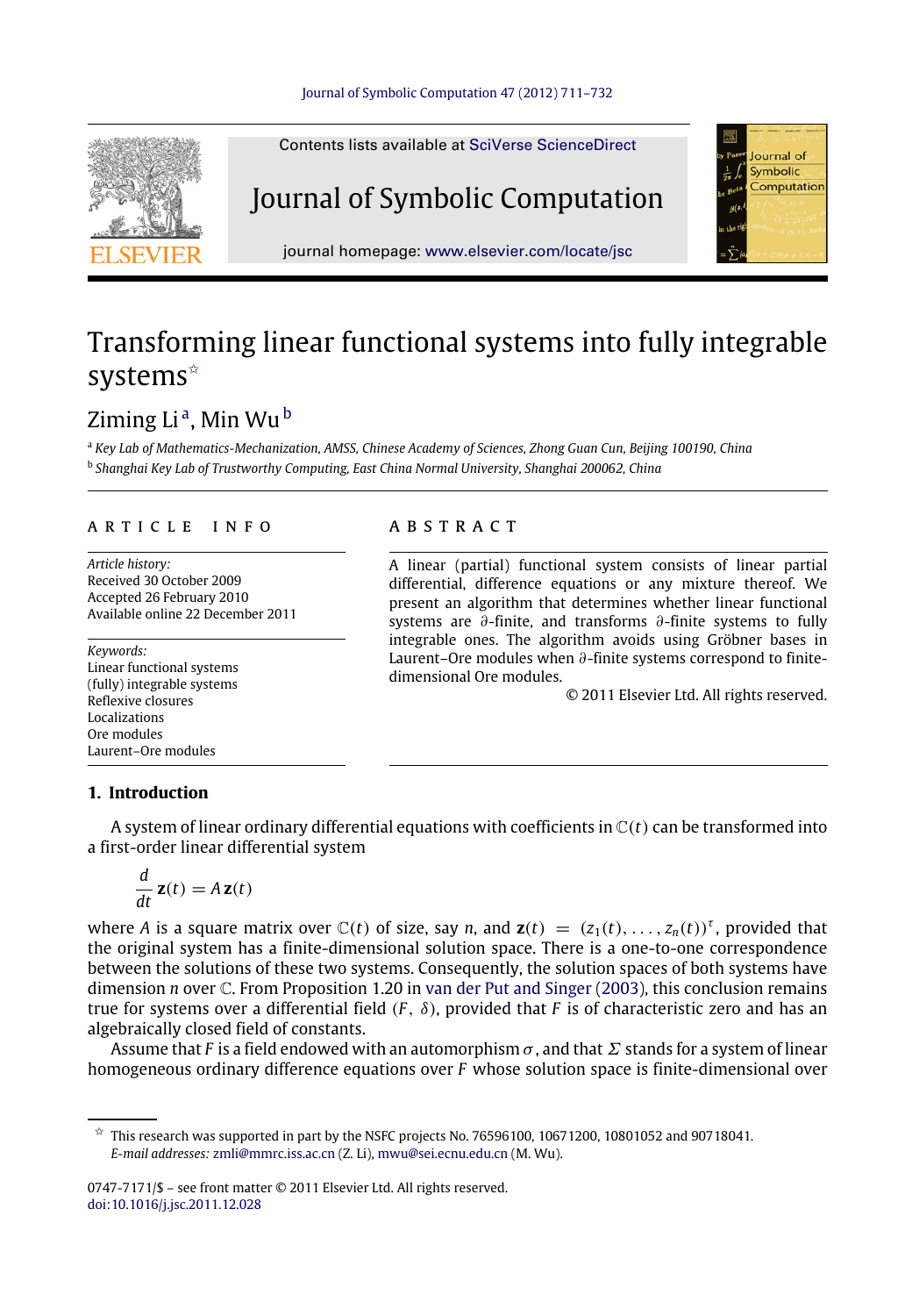the constants. Like in the differential case,  $\Sigma$  can be converted into a first-order system  $\sigma(\mathbf{z}) = B\mathbf{z}$ where *B* is a square matrix over *F* of size, say *n*, and **z** is a column vector  $(z_1, \ldots, z_n)^{\tau}$  of unknowns. Unlike the differential case, if the coefficient matrix *B* is singular, the linear relations among its rows allow us to transform the system further into a new one whose coefficient matrix has smaller size, since  $\sigma$  is an automorphism. Doing this recursively yields a partition

$$
\{z_1, \ldots, z_n\} = \{y_1, \ldots, y_d\} \cup \{y_{d+1}, \ldots, y_n\},\
$$

a *d*×*d* invertible matrix *P*, and an (*n*−*d*)×*d* matrix *Q* such that the new system consists of a first-order difference system

<span id="page-1-0"></span>
$$
\sigma(y_1,\ldots,y_d)^{\tau} = P(y_1,\ldots,y_d)^{\tau},\tag{1}
$$

and *n* − *d* linear relations

$$
(y_{d+1},\ldots,y_n)^{\tau}=Q(y_1,\ldots,y_d)^{\tau}.
$$

There is a one-to-one correspondence between the solutions of  $\Sigma$  and [\(1\)](#page-1-0). By the construction of Picard–Vessiot rings in [van der Put and Singer](#page-21-1) [\(1997\)](#page-21-1), the solution spaces of  $\Sigma$  and [\(1\)](#page-1-0) have dimension *d*, provided that *F* is of characteristic zero and has an algebraically closed field of constants.

A linear functional system consists of linear partial differential, difference equations or any mixture thereof. Such a system is said to be ∂-finite if its module of formal solutions is a finite-dimensional vector space over the ground field [\(Bronstein et al.,](#page-21-2) [2005\)](#page-21-2). The dimension of this module is called the linear dimension of the system, and corresponds to the dimension of its solution space. It is shown in [Bronstein et al.](#page-21-2) [\(2005\)](#page-21-2) and [Wu](#page-21-3) [\(2005\)](#page-21-3) that a ∂-finite system is equivalent to a fully integrable system, whose linear dimension equals the number of its unknowns. For fully integrable systems, a factorization algorithm is developed in [Li et al.](#page-21-4) [\(2006\)](#page-21-4) and [Wu and Li](#page-21-5) [\(2007\)](#page-21-5), and a Galois theory is presented in [Hardouin and Singer](#page-21-6) [\(2008\)](#page-21-6). These results motivate us to transform  $\partial$ -finite systems into fully integrable ones.

A naive way to transform a ∂-finite system is to compute a Gröbner basis of its corresponding submodule over a Laurent–Ore algebra (see [Wu,](#page-21-3) [2005](#page-21-3) and [Zhou and Winkler,](#page-21-7) [2008\)](#page-21-7), and construct the desired fully integrable system from the basis. As Laurent–Ore algebras are localizations of Ore algebras, it is easier to compute Gröbner bases in free modules over Ore algebras (see [Cox et al.,](#page-21-8) [2004,](#page-21-8) Ch. 5, [Chyzak and Salvy,](#page-21-9) [1998,](#page-21-9) [Chyzak et al.,](#page-21-10) [2004\)](#page-21-10). This observation motivates us to transform ∂ finite systems by the latter Gröbner bases whenever possible. Moreover, we avoid computing Gröbner bases of any kind when transforming an integrable system, which is a common special case of linear functional systems.

The contributions of this paper include: an algorithm for determining the reflexive closure of the zero submodule of a finite-dimensional module over a noncommutative domain (see Section [3.2\)](#page-5-0), and an algorithm for transforming a ∂-finite system into a fully integrable one (see Section [5\)](#page-13-0). The former algorithm evolves from discussions with Manuel Bronstein and the algorithm LinearReduction in [Wu](#page-21-3) [\(2005,](#page-21-3) Section 2.5.2). It enables us to use linear algebras to transform an integrable system. The latter algorithm uses the method in [Chyzak et al.](#page-21-10) [\(2004\)](#page-21-10) to compute a Gröbner basis of the Ore submodule defined by the input system. This Gröbner basis tells us whether to use the former algorithm or to compute a Gröbner basis over Laurent–Ore algebras. Indeed, we have only one artificial example (see [Example](#page-19-0) [33\)](#page-19-0), for which a Gröbner basis over some Laurent–Ore algebra has to be computed.

The rest of this paper is organized as follows. In Section [2,](#page-2-0) we recall how to localize modules over a noncommutative domain, and introduce the notion of reflexive closures of submodules. An algorithm is presented in Section [3](#page-3-0) for computing a linear basis of the reflexive closure of the zero submodule in a finite-dimensional module. We extend an equivalence relation among linear ordinary differential (difference) equations to linear functional systems in Section [4,](#page-9-0) and describe in Section [5](#page-13-0) a method for transforming a linear functional system to its integrable connection, which is fully integrable and equivalent to the given system. Our results are summarized in Section [6.](#page-19-1)

Throughout this paper, rings are not necessarily commutative, while fields are always commutative. An (integral) domain is a ring without zero-divisors. All modules, vector spaces and ideals are left ones, unless mentioned otherwise. Vectors are denoted by the boldfaced letters **u**, **v**, **w**, etc., and vectors of unknowns by **x**, **y**, **z**, etc. The notation (·) τ stands for the transpose of a vector or matrix.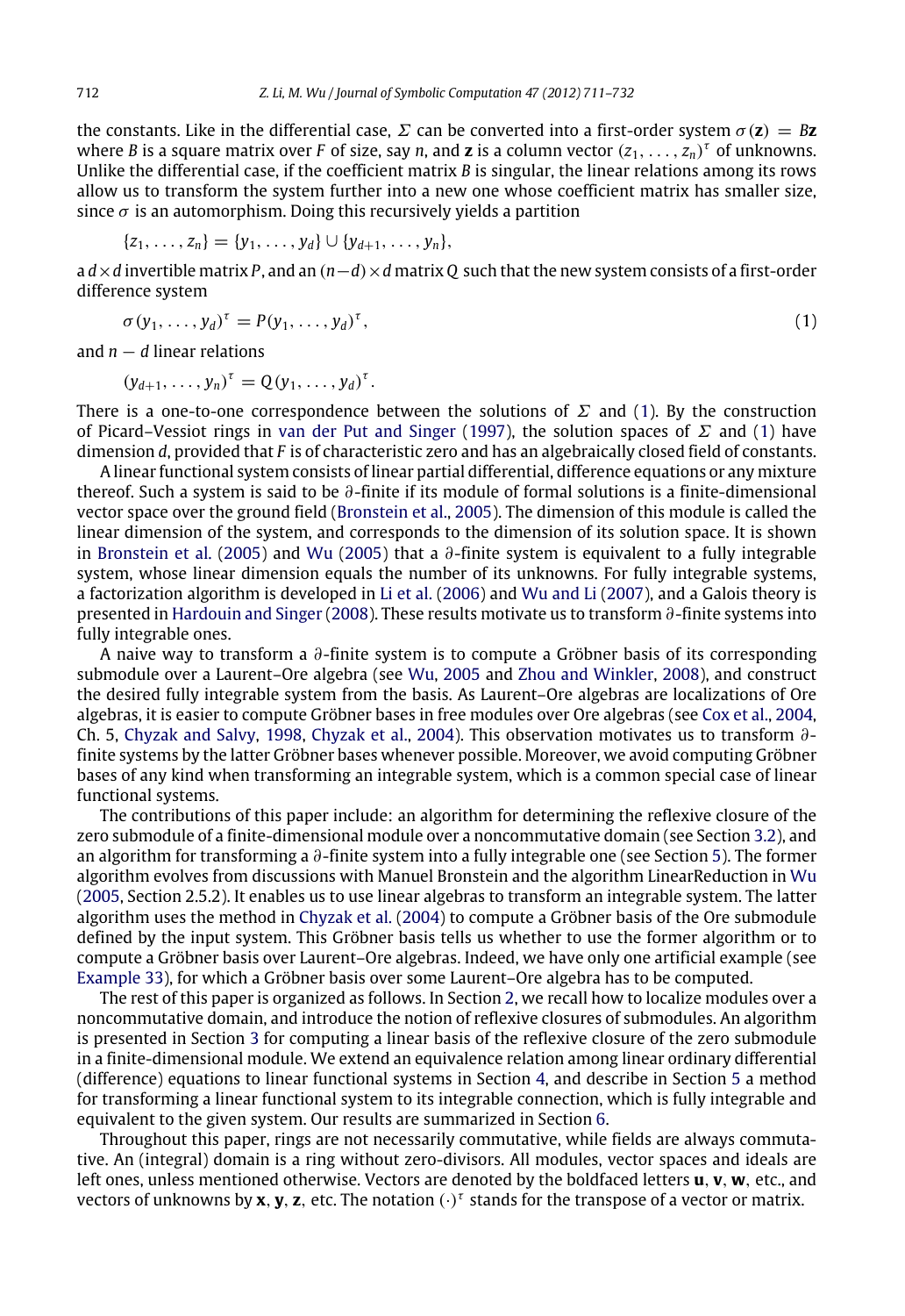### <span id="page-2-0"></span>**2. Localizations and reflexive submodules**

In this section, we recall a standard way to localize a module over a noncommutative domain by a left Ore set described in [Cohn](#page-21-11) [\(1985,](#page-21-11) Section 0.9) or [Rowen](#page-21-12) [\(1988,](#page-21-12) Section 3.1). The localizations help us to describe the transformation algorithm concisely. We define the notion of reflexive closures, which enables us to get information about localizations.

Let *R* be a (noncommutative) domain, and denote *R* \ {0} by *R* <sup>×</sup>, which is a monoid. A submonoid *T* of  $R^{\times}$  is called a left Ore set of  $R$  if  $Rt \cap Tr ≠ ∅$  for all  $t ∈ T$  and  $r ∈ R^{\times}$ . If  $t_1$  and  $t_2$  are in a left Ore set *T*, then  $Rt_1 \cap Tt_2$  contains an element *t* such that  $t = r'_1 t_1 = t'_2 t_2$  for some  $r'_1 \in R$  and  $t'_2 \in T$ . So *t* is in *T*. We say that *t* is a common left multiple of  $t_1$  and  $t_2$  in *T*. An easy induction implies that a finite number of elements in *T* have a common left multiple in *T* .

Let *M* be a module over *R*. The (left) localization of *M* at *T* is defined to be

$$
T^{-1}M = \{t^{-1}v \mid t \in T, \ v \in M\}.
$$

Two elements  $t_1^{-1}$ **v**<sub>1</sub> and  $t_2^{-1}$ **v**<sub>2</sub> in the localization are equal if there exist  $r_1, r_2 \in R^\times$  such that  $r_1t_1 =$  $r_2 t_2 \in T$  and  $r_1 \mathbf{v}_1 = r_2 \mathbf{v}_2$  in *M*.

For any two elements  $t_1^{-1}\mathbf{v}_1$ ,  $t_2^{-1}\mathbf{v}_2\in T^{-1}M$  with  $t_1,t_2\in T$  and  $\mathbf{v}_1,\mathbf{v}_2\in M$ , their sum is defined as:

$$
t_1^{-1}\mathbf{v}_1 + t_2^{-1}\mathbf{v}_2 = t^{-1}(r_1\mathbf{v}_1 + r_2\mathbf{v}_2),
$$

where *t* is a common left multiple of  $t_1$  and  $t_2$  in *T*, and  $t = r_i t_i$  with  $r_i \in R$  for  $i = 1, 2$ .

Observe that, for  $t \in T$  and  $r \in R$ , there exist  $r' \in R$  and  $t' \in T$  such that  $r't = t'r$ . So we define the left-hand scalar multiplication as:

$$
r(t^{-1}\mathbf{v}) = (t')^{-1} r'\mathbf{v} \text{ for all } \mathbf{v} \in M.
$$

Equipped with these two operations,  $T^{-1}M$  becomes a left module over *R*.

Take *M* to be the ring *R* itself. For  $t_1^{-1}r_1$ ,  $t_2^{-1}r_2 \in T^{-1}R$  with  $t_1, t_2 \in T$  and  $r_1, r_2 \in R$ , we define the product of  $t_1^{-1}r_1$  and  $t_2^{-1}r_2$  as

$$
\left(t_1^{-1}r_1\right)\left(t_2^{-1}r_2\right) = \left(t_3t_1\right)^{-1}r_3r_2 \quad \text{where } t_3r_1 = r_3t_2 \text{ for some } t_3 \in T \text{ and } r_3 \in R.
$$

Then the left *R*-module  $T^{-1}R$  becomes a domain.

The reader is referred to [Fu et al.](#page-21-13) [\(2009\)](#page-21-13) for a detailed account that verifies the above three operations are well-defined. Elementary constructions of *T* <sup>−</sup><sup>1</sup>*R* and *T* <sup>−</sup><sup>1</sup>*M* are also presented and verified in [Rowen](#page-21-12) [\(1988,](#page-21-12) Section 3.1).

The following examples will be frequently used in the sequel.

**Example 1.** Let *R* be a commutative domain and *T* a submonoid of *R* <sup>×</sup>. Then *T* is an Ore set, and the (left) localization *T* <sup>−</sup><sup>1</sup>*R* of *R* coincides with the usual localization defined in commutative algebra.

<span id="page-2-1"></span>**Example 2.** Let *F* be a field and  $\sigma$  an automorphism of *F*. The ring of shift operators with respect to  $\sigma$ is denoted by  $R = F[\partial; \sigma]$ , whose commutation rule is  $\partial f = \sigma(f)\partial$  for all  $f \in F$ . Let *T* be the monoid generated by ∂, which is a left Ore set of *R*. The localization *T* −1 (*F* [∂; σ]) is the ring *F* [∂, ∂<sup>−</sup><sup>1</sup> ] defined in [van der Put and Singer](#page-21-1) [\(1997\)](#page-21-1).

<span id="page-2-2"></span>**Example 3.** Let *F* be a field,  $\delta_1, \ldots, \delta_\ell$  be derivations on *F*, and  $\sigma_{\ell+1}, \ldots, \sigma_m$  be automorphisms of *F*. Assume that all these maps commute pairwise. According to [Chyzak and Salvy](#page-21-9) [\(1998\)](#page-21-9), the ring of Ore polynomials over *F* is  $F[\partial_1, \ldots, \partial_\ell, \partial_{\ell+1}, \ldots, \partial_m]$  endowed with the following commutation rules:

 $(i)$   $\partial_i \partial_j = \partial_j \partial_i$  for all *i*, *j* with 1 ≤ *i* < *j* ≤ *m*;

 $f(i)$   $\partial_i f = f\dot{\partial}_i + \delta_i(f)$  for all *i* with 1 ≤ *i* ≤  $\ell$  and  $f \in F$ ; and

 $(iii)$   $\partial_j f = \sigma_j(f) \partial_j$  for all *j* with  $\ell + 1 \le j \le m$  and  $f \in F$ .

Let *T* be the monoid generated by  $\partial_{\ell+1}, \ldots, \partial_m$ . Then *T* is a left Ore set by rules (i) and (iii). The localization  $T^{-1}R$  is the Laurent–Ore algebra

$$
F[\partial_1,\ldots,\partial_\ell,\partial_{\ell+1},\partial_{\ell+1}^{-1},\ldots,\partial_m,\partial_m^{-1}]
$$

defined in [Bronstein et al.](#page-21-2) [\(2005\)](#page-21-2).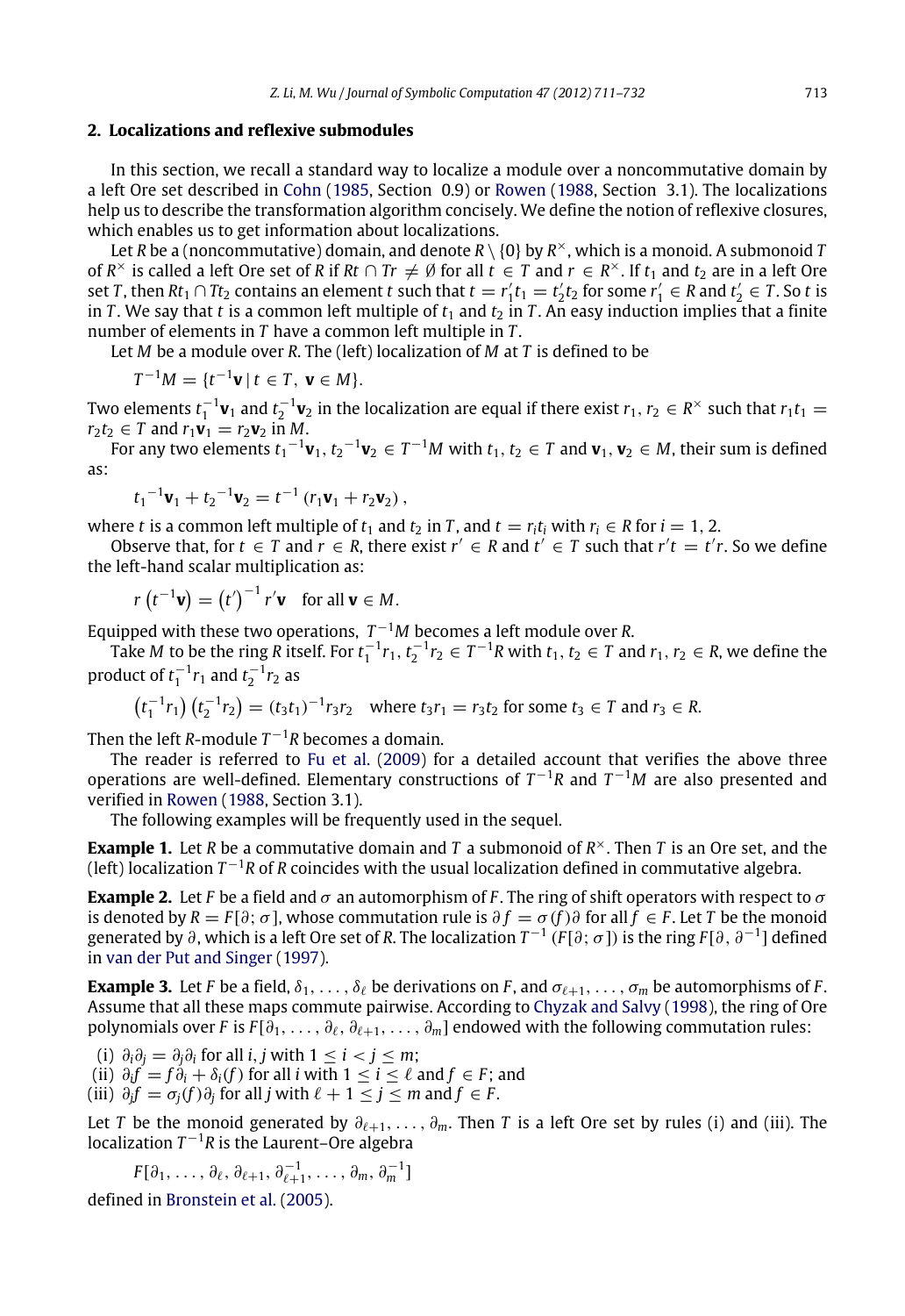The canonical *R*-homomorphism φ from *M* to *T* <sup>−</sup><sup>1</sup>*M* maps **v** to 1−<sup>1</sup> **v**. It is straightforward to see that ker( $\phi$ ) = {**v**  $\in$  *M* | *t***v** = 0 for some *t*  $\in$  *T*}. This observation motivates us to borrow a terminology from [Cohn](#page-21-14) [\(1965\)](#page-21-14).

<span id="page-3-1"></span>**Definition 4.** Let *R* be a domain, *T* a left Ore set of *R* and *M* a module over *R*. A submodule *N* of *M* is said to be *reflexive* (with respect to *T*) if  $t\mathbf{v} \in N$  implies  $\mathbf{v} \in N$  for every  $t \in T$  and  $\mathbf{v} \in M$ . The *reflexive closure* of a submodule *<sup>N</sup>*, denoted *N*, is the intersection of all reflexive submodules containing *<sup>N</sup>*.

Since the intersection of reflexive submodules is again reflexive, the reflexive closure of a submodule *N* is the smallest reflexive submodule containing *N*.

**[Example](#page-2-1) 5.** Let *R* and *T* be given in Example [2.](#page-2-1) The submodule  $R(\partial^2 + \partial)$  is not reflexive, because it does not contain  $\partial + 1$ . Its reflexive closure is the submodule  $R(\partial + 1)$ .

We call the submodule {0} of an *R*-module *M* the *zero submodule of M* and denote it by 0*<sup>M</sup>* . A settheoretic characterization of reflexive closures is given in

<span id="page-3-2"></span>**Proposition 6.** *Let R be a domain and T a left Ore set of R. If N is a submodule of an R-module M, then <sup>N</sup>* = {**<sup>v</sup>** <sup>∈</sup> *<sup>M</sup>* | ∃ *<sup>t</sup>* <sup>∈</sup> *<sup>T</sup>* , *<sup>t</sup>***<sup>v</sup>** <sup>∈</sup> *<sup>N</sup>*}. *In particular,*0*<sup>M</sup> is the kernel of the canonical homomorphism from M to*  $T^{-1}M$ .

**Proof.** Let  $N' = \{v \in M \mid \exists t \in T, tv \in N\}$ . It is a submodule because it equals the kernel of the composition of the canonical homomorphisms  $M \to M/N \to T^{-1}(M/N)$  sending **v** to  $1^{-1}(\mathbf{v} + N)$ . Clearly, *N'* is reflexive by [Definition](#page-3-1) [4.](#page-3-1) Thus,  $\widehat{N} = N'$  because *N'* is a subset of every reflexive submodule containing *N*.

It follows from [Proposition](#page-3-2) [6](#page-3-2) that

 $\widehat{\mathbf{0}}_{M/N} = {\mathbf{v} + N | \exists t \in T, t(\mathbf{v} + N) = 0} = {\mathbf{v} + N | \exists t \in T, t\mathbf{v} \in N} = \widehat{N}/N,$ 

which leads to

<span id="page-3-3"></span>**Corollary 7.** With the notation introduced in [Proposition](#page-3-2) [6](#page-3-2), we have  $\widehat{O}_{M/N} = \widehat{N}/N$ . In particular, N is *reflexive if and only if* 0*M*/*<sup>N</sup> is reflexive.*

The above corollary enables us to characterize reflexive submodules by their quotients.

<span id="page-3-6"></span>**Corollary 8.** *With the notation introduced in [Proposition](#page-3-2)* [6](#page-3-2)*, we have that N is reflexive if and only if N contains a submodule L such that N*/*L is reflexive in M*/*L.*

**Proof.** Let  $M' = M/L$  and  $N' = N/L$ . Then  $M/N$  and  $M'/N'$  are isomorphic. Therefore,  $0_{M/N}$  is reflexive if and only if 0*M*′/*N*′ is reflexive. Consequently, *N* is reflexive if and only if *N* ′ is reflexive by [Corollary](#page-3-3) [7.](#page-3-3)  $\Box$ 

<span id="page-3-5"></span>**Remark 9.** Since the ring *T* <sup>−</sup><sup>1</sup>*R* is a bi-module over *R*, *T* <sup>−</sup><sup>1</sup>*<sup>R</sup>* ⊗*<sup>R</sup> <sup>M</sup>* is well-defined, and isomorphic to *T* <sup>−</sup><sup>1</sup>*M* canonically by the discussion on page 47 of [Cohn](#page-21-11) [\(1985\)](#page-21-11) (see also [Fu et al.](#page-21-13) [\(2009,](#page-21-13) Section 5)). Therefore,  $T^{-1}M$  is a module over  $T^{-1}R$ . Let  $N$  be a submodule of  $M$ . It is clear that  $\psi:T^{-1}N\to T^{-1}M$ defined by  $t^{-1}$ **v**  $\mapsto t^{-1}$ **v** for all  $t \in T$  and **v** ∈ *N* is a monomorphism, which, together with the right exactness of  $\otimes_{R}$ , implies that  $T^{-1}(M/N)$  and  $(T^{-1}M)/(T^{-1}N)$  are isomorphic.

### <span id="page-3-0"></span>**3. Finite-dimensional modules and their localizations**

In this section, we assume that *R* is a domain containing a field *F* . Then a module over *R* is also a vector space over *F*. An *R*-module *M* is said to be *finite-dimensional* if  $\dim_F M$  is finite.

Let *T* be a left Ore set of *R*. Assume further that, for every  $t \in T$ , there exists an automorphism  $\sigma_t$ of *F* such that

<span id="page-3-4"></span>
$$
tf = \sigma_t(f)t \quad \text{for all } f \in F. \tag{2}
$$

Typical examples for such domains are Ore algebras over *F* (see [Examples](#page-2-1) [2](#page-2-1) and [3\)](#page-2-2).

Under these assumptions, we describe a relation between the dimension of *M* and that of *T* <sup>−</sup><sup>1</sup>*M* in Section [3.1,](#page-4-0) and present an algorithm for computing an *F* -basis of *T* <sup>−</sup><sup>1</sup>*M* by solving linear systems over *F* in Section [3.2.](#page-5-0)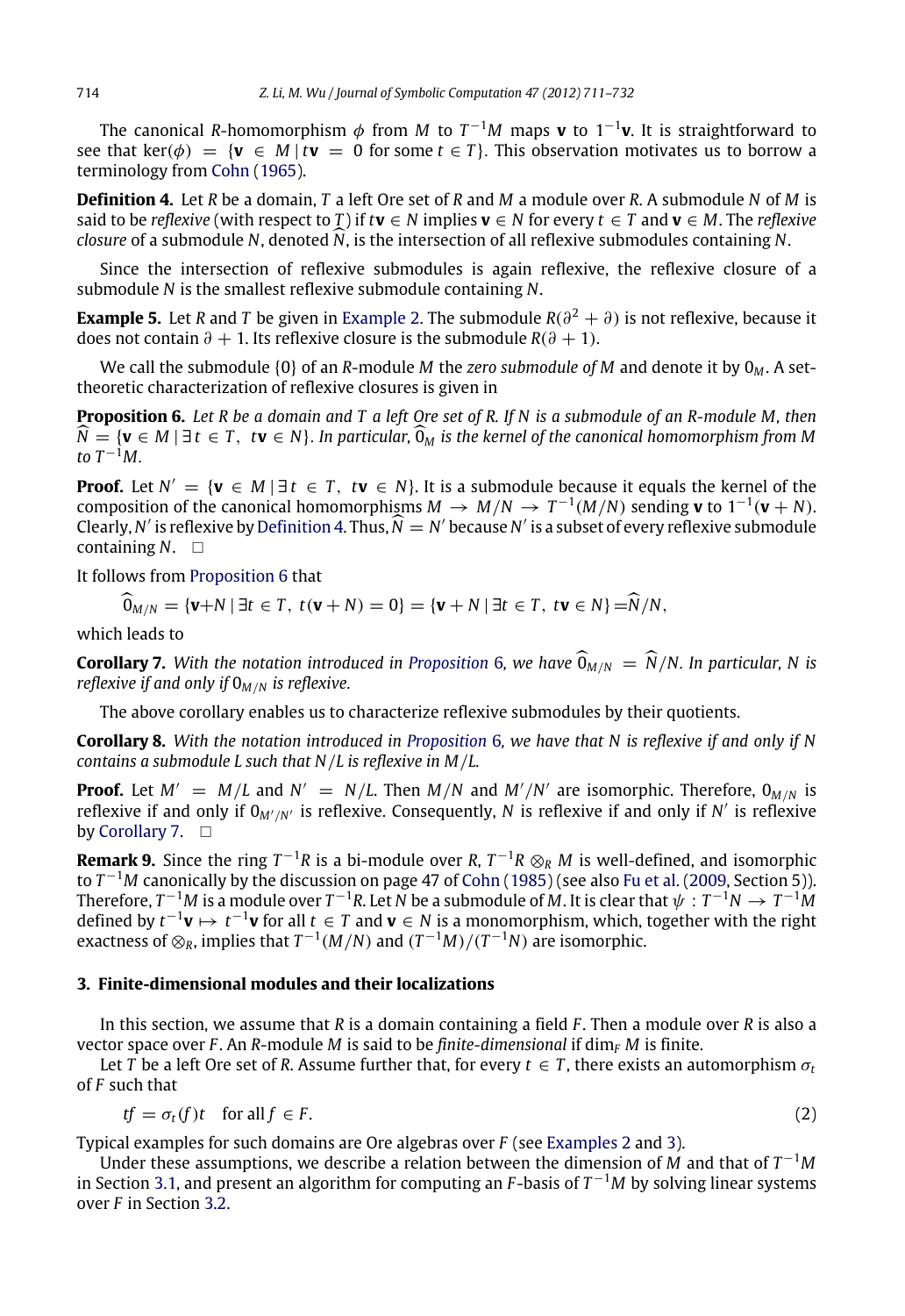#### <span id="page-4-0"></span>*3.1. Dimensions and bases*

For two elements  $a, b \in \mathbb{Z} \cup \{+\infty\}$ , by  $a = b$  we mean either  $a, b \in \mathbb{Z}$  and  $a = b$ , or both  $a = +\infty$ and *b* =  $+\infty$ .

<span id="page-4-1"></span>**Lemma 10.** For an R-module L,  $\dim_F L/\widehat{0}_L = \dim_F T^{-1}L$ , and  $L/\widehat{0}_L$  is R-isomorphic to  $T^{-1}L$  whenever *either one is finite-dimensional.*

**Proof.** We claim that  $\dim_{F}L\geq\dim_{F}T^{-1}L$ . Suppose that  $t_1{}^{-1}\mathbf{v}_1,\ldots,t_n{}^{-1}\mathbf{v}_n$  are linearly independent over *F*, where  $\mathbf{v}_i \in L$  and  $t_i \in T$  for all *i* with  $1 \leq i \leq n$ . Set *t* to be a common left multiple of  $t_1, \ldots, t_n$  in T. Then  $t = r_i t_i$  for some  $r_i \in R$ . Suppose that  $\sum_{i=1}^n f_i r_i v_i = 0$  in L with  $f_i \in F$ . Then  $0 = t^{-1}(\sum_{i=1}^n f_i r_i \mathbf{v}_i) = \sum_{i=1}^n t^{-1}(f_i r_i \mathbf{v}_i)$  in  $T^{-1}L$ . By [\(2\)](#page-3-4),  $t \sigma_t^{-1}(f_i) = f_i t$ . So the scalar multiplication of  $T^{-1}L$  by *R* implies that

$$
t^{-1}(f_i r_i \mathbf{v}_i) = \sigma_t^{-1}(f_i) \left( t^{-1} \left( r_i \mathbf{v}_i \right) \right) = \sigma_t^{-1}(f_i) \left( t_i^{-1} \mathbf{v}_i \right)
$$

for each *i*. Hence  $\sum_{i=1}^{n} \sigma_t^{-1}(f_i) (t_i^{-1} \mathbf{v}_i) = 0$ , which implies  $f_i = 0$  for all *i* with  $1 \le i \le n$ . Hence,  $r_1$ **v**<sub>1</sub>, ...,  $r_n$ **v**<sub>*n*</sub> are linearly independent over *F*. The claim is proved.

Let  $\phi$  be the canonical homomorphism from *L* to  $T^{-1}L$ . By [Proposition](#page-3-2) [6,](#page-3-2)  $L/\hat{0}_L$  and  $\phi(L)$  are isomorphic. Thus dim<sub>*F*</sub> *L*/0<sub>*L*</sub> cannot exceed dim<sub>*F*</sub> *T*<sup>−1</sup>*L*. On the other hand,  $T^{-1}L = T^{-1}(\phi(L)) \cong T^{-1}L(\phi(L))$  ∼  $T^{-1}(L/\hat{0}_L)$ . Note that  $T^{-1}(\phi(L))$  is the localization of the *R*-submodule  $\phi(L)$  of  $T^{-1}L$ , in which the action<br>is defined as  $t^{-1}(1^{-1}w) - t^{-1}w$  for any  $t \in T$  and  $y \in L$ . By the claim  $T^{-1}(L/\hat{0})$  has dimension no m is defined as  $t^{-1}(1^{-1}\mathbf{v}) = t^{-1}\mathbf{v}$  for any  $t \in T$  and  $\mathbf{v} \in L$ . By the claim,  $T^{-1}(L/\widehat{0}_L)$  has dimension no more than  $\dim_F L/\widehat{0}_L$ . So  $\dim_F T^{-1}L$  cannot exceed  $\dim_F L/\widehat{0}_L$  either. Consequently,  $\dim_F L/\widehat{0}_L = \dim_F T^{-1}L$ .<br>The rest follows from the above equality and the observation that the exponical injection from  $L/\widehat{0}$ . The rest follows from the above equality and the observation that the canonical injection from  $L/O<sub>L</sub>$ 

to  $T^{-1}(L/\widehat{0}_L)$  is an *R*-isomorphism if either dim<sub>*F*</sub>  $L/\widehat{0}_L$  or dim<sub>*F*</sub>  $T^{-1}L$  is finite. □

By [Lemma](#page-4-1) [10,](#page-4-1) we have that  $\dim_F L \geq \dim_F T^{-1}L$ . It is possible that  $\dim_F L$  is infinite, while  $\dim_F T^{-1}L$  is finite.

**[Example](#page-2-2) 11.** Let  $R = F[\partial_1, \partial_2]$  be given in Example [3](#page-2-2) with  $\ell = 0$  and  $m = 2$ . Then

$$
T=\left\{\partial_1^{d_1}\partial_2^{d_2}\ \mid\ d_1,d_2\in\mathbb{N}\right\}.
$$

Let *I* be the (left) ideal of *R* generated by  $L_1 = \partial_1 \partial_2 (\partial_1 + 1)$  and  $L_2 = \partial_1 \partial_2 (\partial_2 + 1)$ . Then

$$
T^{-1}I = (T^{-1}R) L_1 + (T^{-1}R) L_2 = (T^{-1}R) (\partial_1 + 1) + (T^{-1}R) (\partial_2 + 1).
$$

By [Remark](#page-3-5) [9,](#page-3-5)  $T^{-1}(R/I) \cong T^{-1}R/T^{-1}I$  is a one-dimensional vector space over *F*. However, computing a Gröbner basis of *I* yields that *R*/*I* is infinite-dimensional over *F* .

*R*-modules are usually infinite-dimensional, while their quotient modules may be finitedimensional.

**Corollary 12.** *Let M be an R-module and N a submodule of M. If M*/*N is finite-dimensional, then the map*

<span id="page-4-3"></span>
$$
\bar{\phi}: M/\widehat{N} \rightarrow T^{-1}M/T^{-1}N
$$
  

$$
\mathbf{v} + \widehat{N} \mapsto \mathbf{v} + T^{-1}N
$$

*is an R-isomorphism.*

**Proof.** By [Corollary](#page-3-3) [7,](#page-3-3)  $(M/N)/\widehat{0}_{M/N} = (M/N)/(\widehat{N}/N) \cong M/\widehat{N}$ . Putting  $L = M/N$ , we see that  $\bar{\phi}$  is the *R*-isomorphism induced by  $\phi$  in the proof of [Lemma](#page-4-1) [10.](#page-4-1)  $\Box$ 

We are going to present some special properties of reflexive submodules in finite-dimensional modules over *R* in order to develop an algorithm for computing *F* -bases of their localizations with respect to *T* .

Let *M* be an *R*-module with a finite *F*-basis **. For every**  $t \in T$ **, there exists an**  $n \times n$ matrix  $A_t$  over  $F$  such that

$$
t(\mathbf{b}_1,\ldots,\mathbf{b}_n)^{\tau}=A_t(\mathbf{b}_1,\ldots,\mathbf{b}_n)^{\tau}.
$$

<span id="page-4-2"></span>We call  $A_t$  the *matrix associated with* t and the *F*-basis  $\mathbf{b}_1, \ldots, \mathbf{b}_n$ . When the basis is clear from context,  $A_t$  is simply called the matrix associated with  $t$ .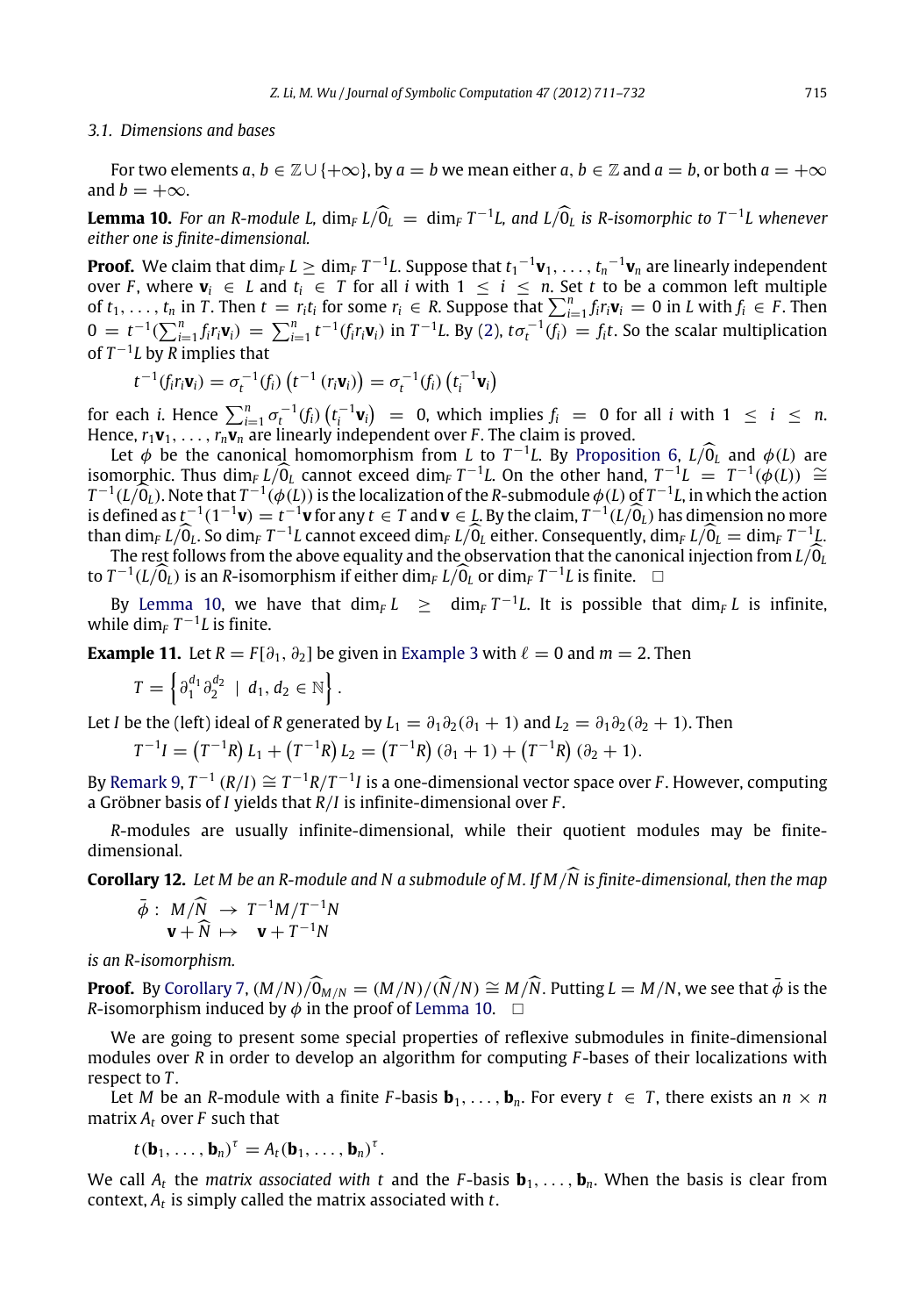**Lemma 13.** *Let M be a finite-dimensional R-module. Then* 0*<sup>M</sup> is reflexive if and only if all the matrices associated with*  $t \in T$  *and an F-basis are invertible.* 

**Proof.** Let  $\mathbf{b}_1,\ldots,\mathbf{b}_n$  be an F-basis of M, and  $A_t$  the matrix associated with  $t\in T$ . Let  $\mathbf{v}=\sum_{i=1}^nf_i\mathbf{b}_i\in T$ *M* with  $f_i \in F$ . By [\(2\)](#page-3-4),

<span id="page-5-2"></span><span id="page-5-1"></span>
$$
t\mathbf{v} = (\sigma_t(f_1), \dots, \sigma_t(f_n)) A_t(\mathbf{b}_1, \dots, \mathbf{b}_n)^{\tau} \quad \text{for all } t \in T.
$$
 (3)

If  $A_t$  is invertible for all  $t \in T$ , then  $t$ **v** = 0 implies that  $\sigma_t(f_i) = 0$ , and, hence,  $f_i = 0$  for all *i* with  $1 \leq i \leq n$ . Consequently,  $\mathbf{v} = 0$  and  $0_M$  is reflexive. Conversely, suppose that  $A_t$  is singular for some  $t \in T$ . Since  $\sigma_t$  is an automorphism of *F*, there exist  $f_1, \ldots, f_n \in F$ , not all zero, such that the nonzero vector  $(\sigma_t(f_1),\ldots,\sigma_t(f_n))$  is in the left kernel of  $A_t$ . By [\(3\)](#page-5-1), the vector  $t$   $\left(\sum_{i=1}^n f_i\mathbf{b}_i\right)$  equals zero. So  $0_M$  is not reflexive.  $\square$ 

For a finite-dimensional *R*-module *M*, determining  $\widehat{O}_M$  plays a key role in determining the reflexive closure of any submodule of *M*, as described in the next proposition.

**Proposition 14.** *Let M be a finite-dimensional R-module. Then*

- (i) *all submodules of M are reflexive if and only if* 0*<sup>M</sup> is reflexive;*
- (ii) *for every submodule N of M, N* =  $N + 0<sub>M</sub>$ *.*

**Proof.** Let *N* be a submodule of *M* and  $\mathbf{b}_1, \ldots, \mathbf{b}_d$  an *F*-basis of *N*. Extend this basis to an *F*-basis  $\mathbf{b}_1$ , ...,  $\mathbf{b}_d$ ,  $\mathbf{b}_{d+1}$ , ...,  $\mathbf{b}_n$  of *M*. Then the matrix associated with  $t \in T$  and the extended basis is of the form

$$
A_t = \left( \begin{array}{cc} B_t & 0 \\ C_t & D_t \end{array} \right),
$$

where  $B_t$  and  $D_t$  are  $d \times d$  and  $(n - d) \times (n - d)$  matrices over *F*, respectively. Assume that  $0_M$  is reflexive. Then [Lemma](#page-4-2) [13](#page-4-2) implies that  $A_t$  is invertible, and so is  $D_t$ , which is the matrix associated with *t* and the *F*-basis  $\mathbf{b}_{d+1} + N$ , ...,  $\mathbf{b}_n + N$  in *M*/*N*. By [Lemma](#page-4-2) [13,](#page-4-2)  $0_{M/N}$  is reflexive, and so is *N* by [Corollary](#page-3-3) [7.](#page-3-3) The first assertion holds.

For the second assertion, since  $N + \widehat{0}_M$  is a subset of  $\widehat{N}$ , it suffices to show that  $N + \widehat{0}_M$  is reflexive. By [Corollary](#page-3-6) [8,](#page-3-6) it suffices to prove that the quotient  $(N + 0<sub>M</sub>)/0<sub>M</sub>$  is a reflexive submodule in  $M/0<sub>M</sub>$ . By the first assertion, it is sufficient to show that the zero submodule of  $M/\Omega_M$  is reflexive, which is, however, immediate from [Corollary](#page-3-3) [7.](#page-3-3) □

Note that the assumption on finite dimensionality in [Proposition](#page-5-2) [14](#page-5-2) cannot be dropped. For instance, the domain *R* in [Example](#page-2-1) [2](#page-2-1) is an *R*-module such that  $0_R$  is reflexive, but it contains non-reflexive submodules.

[Proposition](#page-5-2) [14](#page-5-2) (ii) indicates that, once we have an *F*-basis of  $\widehat{\mathbb{O}}_M$ , an *F*-basis of the reflexive closure of any submodule in *M* can be obtained easily.

## <span id="page-5-0"></span>*3.2.* Computing an F-basis of  $\widehat{\mathbb{O}}_M$

Let  $R_0$  be the *F*-linear subspace spanned by *T*. By [\(2\)](#page-3-4),  $R_0$  is closed under multiplication. So  $R_0$  is a subring of *R*. The following lemma allows us to construct reflexive closures of *R*-submodules by *R*0 submodules.

<span id="page-5-3"></span>**Lemma 15.** *Assume that T is a left Ore set of both R and R*0*. If M is an R-module and N is an R-submodule of M, then N equals the intersection of all reflexive R*0*-submodules (with respect to T ) containing N, that is,*  $\dot{N}$  *is also the reflexive closure of*  $N$  *regarded as an R<sub>0</sub>-submodule.* 

**Proof.** Let *N'* be the intersection of all reflexive R<sub>0</sub>-submodules containing *N*. Then both *N* and *N'* are equal to {**} by [Proposition](#page-3-2) [6](#page-3-2) and the assumption that** *T* **is a left Ore** set of both *R* and  $R_0$ .  $\Box$ 

In the rest of this section, we assume that *T* is a left Ore set of both *R* and  $R_0$ , and is generated by  $t_1, \ldots, t_p$ . Let *M* be an *R*-module with an *F*-basis  $\mathbf{b}_1, \ldots, \mathbf{b}_n$ . Denote by  $A_i$  the matrix associated with  $t_i$  for all *i* with 1  $\leq i \leq p$ . Note that all the  $A_t$  with  $t \in T$  are invertible if and only if  $A_1, \ldots, A_p$ are invertible. For brevity, the automorphism  $\sigma_{t_i}$  in [\(2\)](#page-3-4) is denoted by  $\sigma_i.$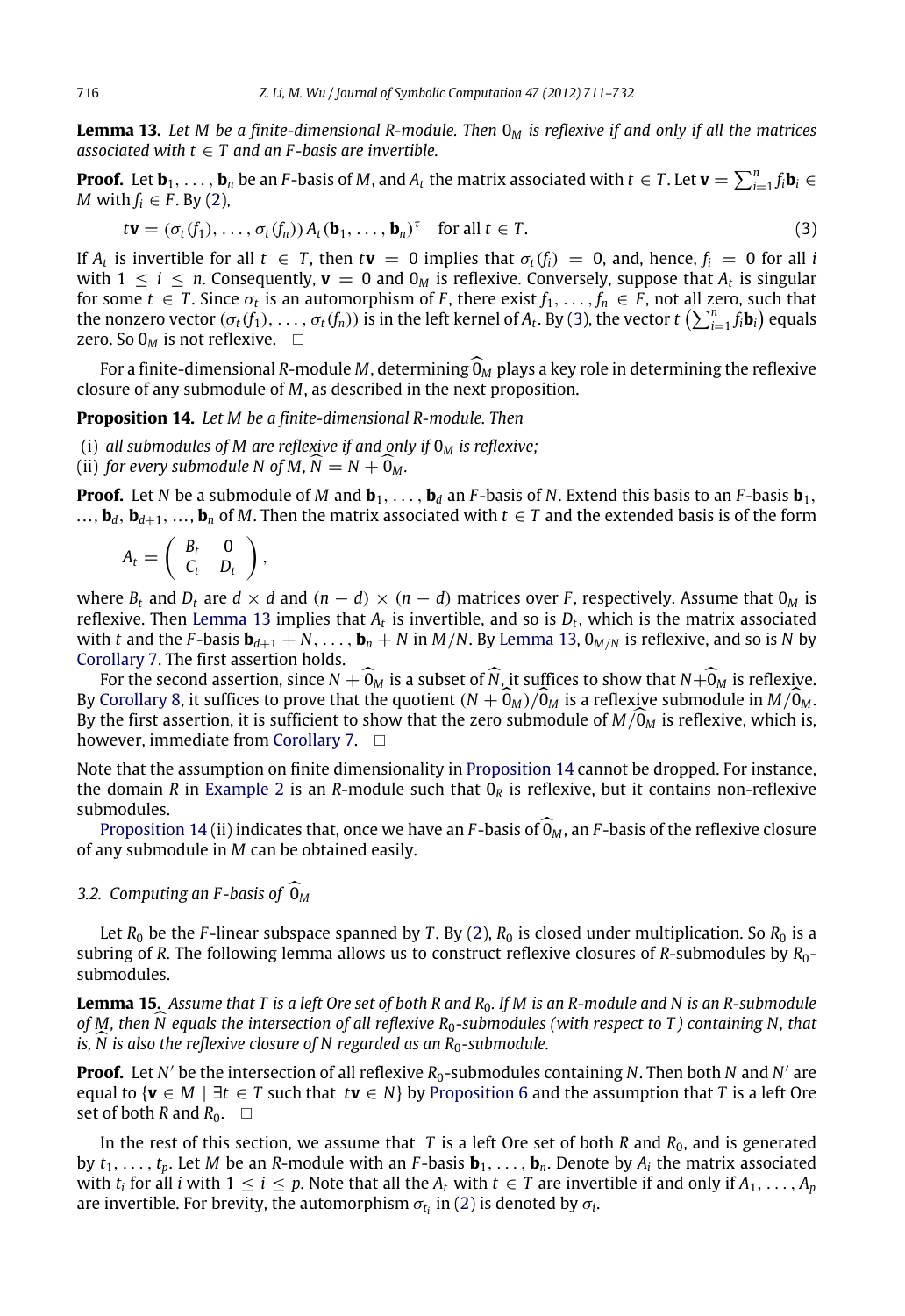Let *U* be a finite subset of *M* whose elements are given as linear combinations of  $\mathbf{b}_1, \ldots, \mathbf{b}_n$  over *F*. We can find an *F* -basis *G* of *FU* using Gaussian elimination. By [\(2\)](#page-3-4), *FU* is an *R*0-module if and only if *tiG* is a subset of *FU* for all *i* with  $1 < i < p$ .

Assume that *FU* is not an *R*<sub>0</sub>-submodule. We form

 $U' = G \cup \{t_i \mathbf{g} \mid \mathbf{g} \in G, t_i \mathbf{g} \notin FU$  for some *i* with  $1 \leq i \leq p$ .

Then  $FU \subset FU' \subset R_0U \subset M$ . Replacing  $U$  by  $U'$  and repeating the above computation finitely many times yields an *F*-basis of  $R_0U$ , because *M* is finite-dimensional. This basis, together with  $\mathbf{b}_1, \ldots, \mathbf{b}_n$ and  $A_1, \ldots, A_n$ , allows us to construct an *F*-basis of  $M/R_0U$  and the associated matrices. These considerations lead to

**Algorithm LinearBasis.** *Given an F -basis* **b**1, . . . , **b***<sup>n</sup> of an R-module M, the associated matrices*  $A_1, \ldots, A_p$ *, and a finite set U of nonzero elements of M, compute an F-basis of the*  $R_0$ -module  $R_0U$ , an F-basis of the  $R_0$ -module M/( $R_0$ U) and the associated matrices with the latter basis.

The details of this algorithm are given in the [Appendix.](#page-0-3)

An idea for computing an *F*-basis of  $\widehat{\theta}_M$  was outlined in terms of first-order matrix equations by Dr. Manuel Bronstein during email discussions with us in May, 2005. Its correctness is proved in [Wu](#page-21-3) [\(2005,](#page-21-3) Section 2.5.2). We translate the idea into a module-theoretic language. If *A*1, . . . , *A<sup>p</sup>* are all invertible, then  $\widehat{\theta}_M = 0_M$  by [Lemma](#page-4-2) [13,](#page-4-2) and we are done. Otherwise, the nontrivial left kernel of  $A_i$  for some *i* with  $1 \leq i \leq p$  leads to some nonzero elements in  $\widehat{\theta}_M$ . Let *U* be the set of all the popparts in  $\widehat{\theta}$ , obtained from left learned computations. Then *EU* is contained in  $\widehat{\theta}$ the nonzero elements in  $\widehat{O}_M$  obtained from left-kernel computations. Then *FU* is contained in  $\widehat{O}_M$ . Applying Algorithm LinearBasis to *<sup>U</sup>* yields an *<sup>F</sup>* -basis of *<sup>R</sup>*0*U*, which is contained in 0*<sup>M</sup>* , and an *<sup>F</sup>* basis of  $M/(R_0U)$  together with the associated matrices. We then apply the same idea to  $M/(R_0U)$ recursively.

We would like to attribute the following algorithm to M. Bronstein. Our proof of its correctness is less involved than the one in [Wu](#page-21-3) [\(2005,](#page-21-3) Section 2.5.2).

**Bronstein's Algorithm.** *Given an F-basis*  $\mathbf{b}_1, \ldots, \mathbf{b}_n$  *of an R-module M with the associated matrices*  $A_1, \ldots, A_n$ , *compute:* (a) an *F*-basis of  $\widehat{O}_M$ ; (b) an *F*-basis of  $M/\widehat{O}_M$ ; (c) the matrices associated *with the basis in (b).*

- (1) [*Recursive base*] When  $n = 1$ ,
	- (1.1) if none of the *A<sup>i</sup>* is zero, then **return** (a)  $\emptyset$ ; (b) **b**<sub>1</sub>; (c)  $A_1, ..., A_p$ ; [*In this case*,  $\widehat{\mathbf{0}}_M = \mathbf{0}_M$ .]
	- (1.2) otherwise, **return**
		- (a) **b**<sub>1</sub>; (b)  $\emptyset$ ; (c)  $\emptyset$ . [*In this case*,  $\widehat{0}_M = M$ .]
- (2) [Compute left kernels] For  $i = 1, \ldots, p$ , compute an *F*-basis  $W_i$  of the left kernel of  $A_i$ . If  $W_i = \emptyset$  for all *i* with  $1 \leq i \leq p$ , then **return**

(a)  $\emptyset$ ; (b)  $\mathbf{b}_1, \ldots, \mathbf{b}_n$ ; (c)  $A_1, \ldots, A_p$ . [In this case  $\widehat{\mathbf{0}}_M = \mathbf{0}_M$ .]

- (3) [*Construct a nontrivial F-subspace in*  $0_M$ ] Suppose that  $W_{i_1}, \ldots, W_{i_s}$  are nonempty sets among all the *W*<sup>*i*</sup> suppose that  $W_{i_1}, \ldots, W_{i_s}$  are nonempty sets among all the *W*<sup>*i*</sup>'s, where  $\{i_1, ..., i_s\} \subset \{1, ..., p\}$  and  $1 \le s \le p$ .
	- (3.1) Represent  $W_j$  as a  $|W_j| \times n$  matrix  $P_j$  for  $j = i_1, \ldots, i_s$ .
	- (3.2) Set *U* to be the set of nonzero elements in the column vectors  $\sigma_j^{-1}(P_j)(\mathbf{b}_1, \ldots, \mathbf{b}_n)^\tau$  for  $j = i_1, \ldots, i_s$ .
- (4) [*Construct a nontrivial R*<sub>0</sub>-submodule in  $\widehat{O}_M$ ] Call Algorithm LinearBasis to compute an *F*basis  $\mathbf{u}_1, \ldots, \mathbf{u}_q$  of  $R_0U$ , and an *F*-basis

 $\mathbf{u}_{q+1} + R_0 U, \ldots, \mathbf{u}_n + R_0 U$ 

of  $M/(R_0 U)$  with associated matrices  $B_1, \ldots, B_p$ . If  $q = n$ , then **return** 

(a)  $\mathbf{b}_1, \ldots, \mathbf{b}_n$ ; (b) Ø; (c) Ø. [*In this case*  $\mathbf{0}_M = M$ .]

- (5)  $[Recursion]$  Apply Bronstein's algorithm to the quotient module  $M/(R_0U)$  recursively to find:
	- $(5.1)$  *F*-linearly independent elements  $\mathbf{v}_1, \ldots, \mathbf{v}_r$  in *M* such that

 ${\bf v}_1 + R_0 U, \ldots, {\bf v}_r + R_0 U$ 

form an *F*-basis of the reflexive closure *H* of the zero submodule of  $M/(R_0 U)$ ;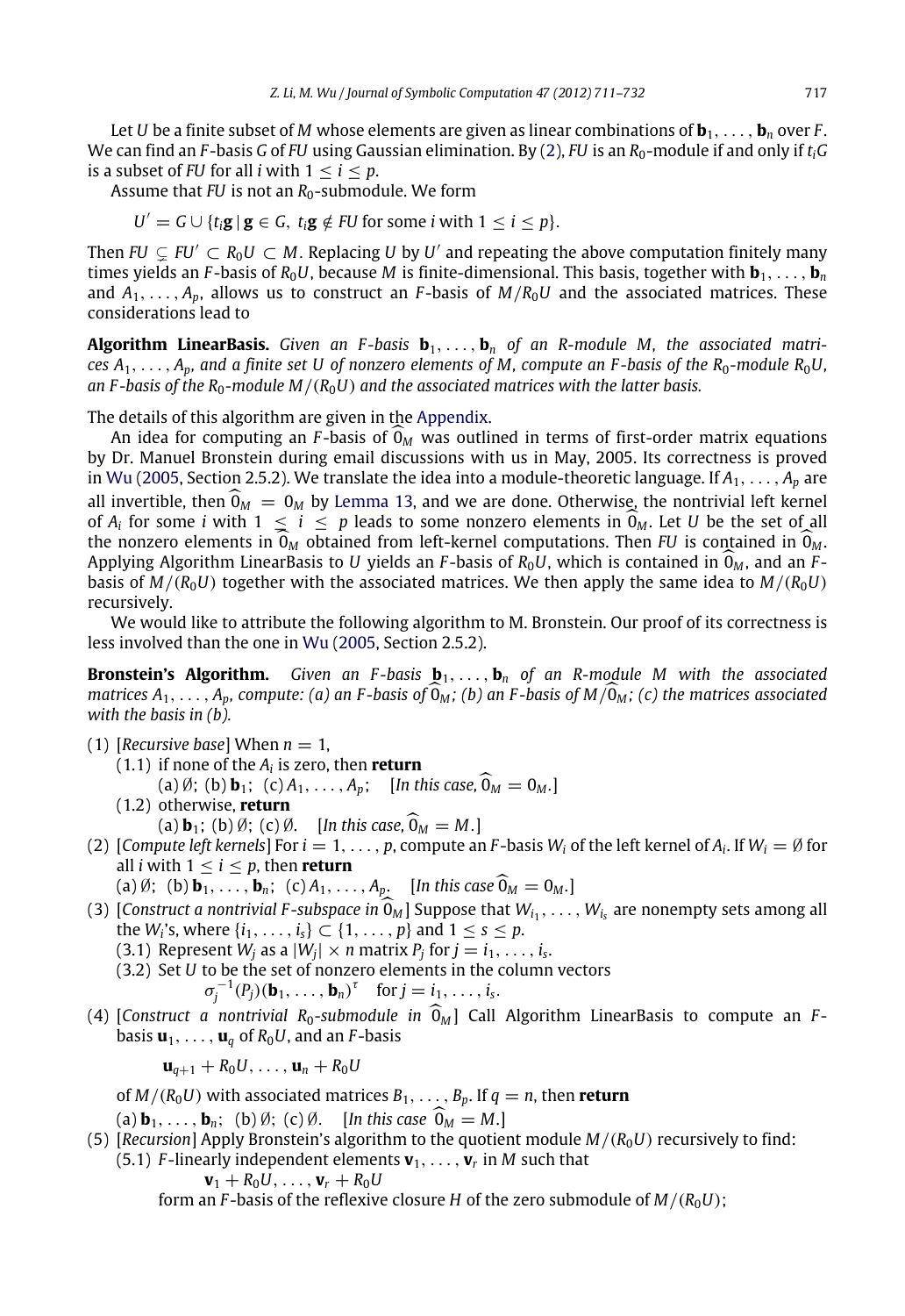- (5.2) *F*-linearly independent elements  $w_1, \ldots, w_d$  in *M* such that  $(\mathbf{w}_1 + R_0 U) + H, \ldots, (\mathbf{w}_d + R_0 U) + H$ form an *F*-basis of  $(M/(R_0U))$  /H; and
- (5.3) the matrices  $B_1, \ldots, B_p$  associated with the latter basis.
	- $[Note that r + d = \dim_F M / (R_0 U) = n q.]$

# (6) **Return**

- (a)  $\mathbf{u}_1, \ldots, \mathbf{u}_q, \mathbf{v}_1, \ldots, \mathbf{v}_r$ ; [an *F*-basis of  $\widehat{\mathbf{0}}_M$ ]
- (b)  $\mathbf{w}_1 + \widehat{\mathbf{0}}_M, \ldots, \mathbf{w}_d + \widehat{\mathbf{0}}_M$ ; [an *F*-basis of  $M/\widehat{\mathbf{0}}_M$ ]
- (c)  $B_1, \ldots, B_p$ . [matrices associated with the basis in (b)]

The above algorithm terminates evidently. To prove its correctness, we remark that  $\widehat{0}_M$  is also the reflexive closure of the zero submodule over  $R_0$  by [Lemma](#page-5-3) [15.](#page-5-3)

Step 1.1 is correct by [Lemma](#page-4-2) [13.](#page-4-2) Step 1.2 is correct, because there exists some *i* with  $1 \le i \le p$ such that  $t_iM = 0$ . If all the left kernels of  $A_1, \ldots, A_n$  are trivial, so is  $\widehat{O}_M$  by [Lemma](#page-4-2) [13.](#page-4-2) Hence, the algorithm is correct if it stops in Step 2.

Suppose now that  $(w_1, \ldots, w_n)$  is a nonzero vector in the left kernel of  $A_i$  for some  $i$  with  $1 \leq i \leq p$ . Then  $\mathbf{w} = \sum_{j=1}^n \sigma_j^{-1}(w_j) \mathbf{b}_j \in \widehat{\mathbf{0}}_M$  by a direct verification. Hence, *U* obtained in Step 3.2 is a nonempty subset of  $\widehat{0}_M$ . If dim<sub>F</sub>  $R_0U = n$ , then  $\widehat{0}_M = M$ . The algorithm is correct if it stops in Step 4.

Inductively, we assume that Step 5 is correct. Since  $0_M \text{ }\subset R_0U \subset O_M$ ,  $0_M$  is equal to  $\overline{R_0U}$ . By [Corollary](#page-3-3) [7,](#page-3-3)

<span id="page-7-0"></span>
$$
H = \widehat{\mathbf{0}}_{M/(R_0 U)} = \widehat{R_0 U}/R_0 U = \widehat{\mathbf{0}}_M/(R_0 U). \tag{4}
$$

Hence,  $\mathbf{u}_1, \ldots, \mathbf{u}_q, \mathbf{v}_1, \ldots, \mathbf{v}_r$  form an *F*-basis of  $0_M$ . Moreover, [\(4\)](#page-7-0) implies

<span id="page-7-1"></span>
$$
(M/(R_0U)) / H = (M/(R_0U)) / (\widehat{0}_M/(R_0U)) \cong M/\widehat{0}_M.
$$

So  $\mathbf{w}_1 + \hat{\mathbf{0}}_M, \ldots, \mathbf{w}_d + \hat{\mathbf{0}}_M$  form an *F*-basis of  $M/\hat{\mathbf{0}}_M$ . The correctness is proved.

Some byproducts of the above algorithm are summarized in

**Corollary 16.** Let  $\mathbf{u}_1, \ldots, \mathbf{u}_a, \mathbf{v}_1, \ldots, \mathbf{v}_r$  and  $\mathbf{w}_1, \ldots, \mathbf{w}_d$  be in the outputs of Bronstein's algorithm. Then

(i) dim<sub>*F*</sub>  $T^{-1}M = d$ ;

(ii)  $1^{-1}$ **w**<sub>1</sub>, ...,  $1^{-1}$ **w**<sub>*d*</sub> form an F-basis of T<sup>-1</sup>M;

(iii) for every submodule N of M,  $\widehat{N} = N + (\bigoplus_{i=1}^{q} F \mathbf{u}_i) \oplus (\bigoplus_{j=1}^{r} F \mathbf{v}_j)$ .

<span id="page-7-2"></span>**Proof.** The first conclusion is direct from [Lemma](#page-4-1) [10.](#page-4-1) The second follows from [Lemma](#page-4-1) [10](#page-4-1) and the fact that  $w_1+\widehat{0}_M,\ldots,w_d+\widehat{0}_M$  form an *F*-basis of  $M/\widehat{0}_M$ . The last is immediate from [Proposition](#page-5-2) [14](#page-5-2) (ii).  $\Box$ **Example 17.** Let  $F = \mathbb{C}(x, n, k)$ ,  $\delta_x = \frac{d}{dx}$  be the derivation with respect to *x*, and  $\sigma_n$ ,  $\sigma_k$  be the shift operators with respect to *n* and *k*, respectively. Let  $R = F[\partial_x, \partial_n, \partial_k]$  and  $R_0 = F[\partial_n, \partial_k]$ . Suppose that *M* is an *R*-module of dimension five, and that **b**1, . . . , **b**<sup>5</sup> is an *F* -basis of *M* with the associated matrices

$$
A_{x} = \begin{pmatrix} \frac{k+1}{2xk} & -\frac{1}{2xk} & -\frac{nk}{x(k+1)} & \frac{n}{x(k+1)} & -\frac{1}{2xk} \\ -\frac{-k+1+2x}{2xk} & \frac{1+2x}{2kx} & -\frac{k^{2}n}{x(k+1)} & \frac{nk}{x(k+1)} & -\frac{-1+2kx-2x+2k}{2kx} \\ \frac{k^{2}+k+2xn+2n}{2kx} & -\frac{k+2xn+2n}{2x} & \frac{1}{x(k+1)} & -\frac{1}{x(k+1)} & \frac{-k+2kxn-2xn+2nk-2n}{2xk} \\ \frac{k^{2}+k+2xn+2n}{2x} & -\frac{k+2xn+2n}{2x} & -\frac{k}{x(k+1)} & \frac{1}{x(k+1)} & \frac{-k+2kxn-2xn+2nk-2n}{2x} \\ \frac{x+1}{xk} & -\frac{x+1}{xk} & -\frac{nk}{x(k+1)} & \frac{n}{x(k+1)} & \frac{(x+1)(k-1)}{xk} \end{pmatrix},
$$
  

$$
A_{n} = \begin{pmatrix} \frac{(n+1)(k+1)}{nk} & -\frac{n+1}{nk} & -\frac{(n+1)nk}{k+1} & \frac{(n+1)nk}{k+1} & -\frac{n+1}{nk} \\ \frac{1+nk+k}{nk} & -\frac{1}{nk} & -\frac{k^{2}(n+1)n}{k+1} & \frac{(n+1)nk}{k+1} & -\frac{1+nk}{nk} \\ \frac{k^{2}n+nk+k^{2}+k+n^{2}+n}{n} & -\frac{nk+k+n^{2}+n}{n} & -\frac{nk}{k+1} & \frac{n}{k+1} & \frac{(n+1)(-k+nk-n)}{n} \\ \frac{1}{k} & -\frac{1}{k} & -\frac{(n+1)(nk)}{k+1} & \frac{(n+1)(-k+nk-n)}{k+1} & \frac{k-1}{k} \end{pmatrix}
$$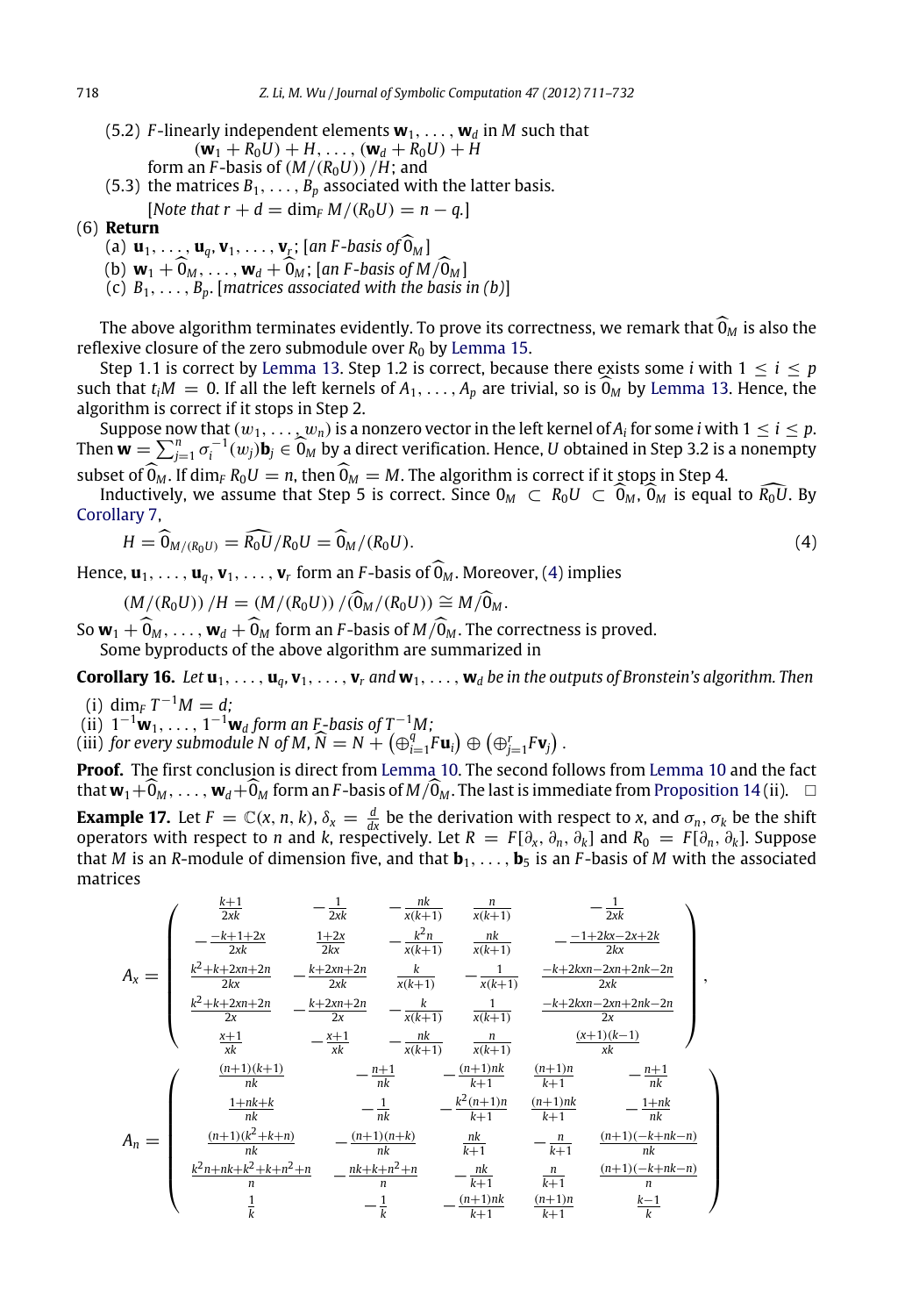and

$$
A_k = \begin{pmatrix} -\frac{k+1}{k} & \frac{1}{k} & -n & \frac{n}{k} & \frac{1}{k} \\ -\frac{2k+1}{k} & \frac{k+1}{k} & -n(k+1) & \frac{n(k+1)}{k} & -\frac{k^2-k-1}{k} \\ -\frac{2k+1+k^2-nk}{k} & \frac{k+1-nk}{k} & 1 & -\frac{1}{k} & \frac{k+1+k^2n-nk}{k} \\ -\frac{(k+1)(2k+1+k^2-nk)}{k} & \frac{(k+1)(k+1-nk)}{k} & -1 & \frac{1}{k} & \frac{(k+1)(k+1+k^2n-nk)}{k} \\ 1 & -1 & -n & \frac{n}{k} & k-1 \end{pmatrix}.
$$

We now compute  $\widehat{0}_M$  via the  $F[\partial_n, \partial_k]$ -module structure of *M*, that is, the action of the differential operators ∂*<sup>x</sup>* is ignored.

One verifies easily that both *A<sup>n</sup>* and *A<sup>k</sup>* are singular. We get that

$$
P_1 = \begin{pmatrix} -\frac{k^2 + nk + 3k + 2 + 2n}{nk - n^2 k + n + 1} & \frac{2n + nk}{nk - n^2 k + n + 1} & -\frac{2nk + n + nk^2 - 1 - n^2 k - n^2 k^2}{nk - n^2 k + n + 1} & 1 & 0\\ \frac{nk^2 + 3nk + 1 + n^2 + 2n}{nk - n^2 k + n + 1} & -\frac{n^2 + nk + n + 1}{nk - n^2 k + n + 1} & \frac{nk + n}{nk - n^2 k + n + 1} & 0 & 1 \end{pmatrix}
$$

is an *F* -basis of the left kernel of *An*, and

$$
P_2 = \begin{pmatrix} \frac{k^2 + 1 + 2k + nk + n}{n^2 k + nk - n^2 - 2 - 2n} & -\frac{nk + n + k + 1}{n^2 k + nk - n^2 - 2 - 2n} & -\frac{n^2 k^2 + nk^2 - 2nk - k - n^2 k + 1}{n^2 k + nk - n^2 - 2 - 2n} & 1 & 0\\ \frac{2 + nk^2 + k^2 + nk + k + n^2 + 2n}{n^2 k + nk - n^2 - 2 - 2n} & -\frac{nk + k + n^2 + 2 + 2n}{n^2 k + nk - n^2 - 2 - 2n} & -\frac{nk + k}{n^2 k + nk - n^2 - 2 - 2n} & 0 & 1 \end{pmatrix}
$$

is that of  $A_k$ .

Set *U* to be the set consisting of the non-zero elements of  $\sigma_n^{-1}(P_1)(\mathbf{b}_1, \mathbf{b}_2, \mathbf{b}_3, \mathbf{b}_4, \mathbf{b}_5)^T$ and  $\sigma_k^{-1}(P_2)(\mathbf{b}_1, \mathbf{b}_2, \mathbf{b}_3, \mathbf{b}_4, \mathbf{b}_5)^{\tau}$ . Applying Algorithm LinearBasis to *U*, we find that  $\{\mathbf{w}_1, \mathbf{w}_2\}$  is an *F*-basis of  $R_0 U$  where  $\mathbf{w}_1 = \mathbf{b}_1 + \frac{nk^2 + n^2k - 1}{(k+1)k} \mathbf{b}_3 - \frac{n^2 + nk + 1}{(k+1)k} \mathbf{b}_4 + \frac{n}{k} \mathbf{b}_5$  and

$$
\mathbf{w}_2 = \mathbf{b}_2 + \frac{nk^3 + nk^2 + n^2k - 1}{(k+1)k} \mathbf{b}_3 - \frac{nk^2 + nk + 1 + n^2}{(k+1)k} \mathbf{b}_4 + \frac{n+k}{k} \mathbf{b}_5,
$$

and that  $\{ \mathbf{b}_3 + R_0 U, \mathbf{b}_4 + R_0 U, \mathbf{b}_5 + R_0 U \}$  is an *F*-basis of  $M/(R_0 U)$  with the associated matrices

$$
B_n = \left(\begin{array}{ccc} \frac{n+n^2k+1}{n(k+1)} & \frac{n-n^2+1}{n(k+1)} & 0\\ \frac{k(n-n^2+1)}{n(k+1)} & \frac{nk+n^2+k}{n(k+1)} & 0\\ -\frac{n^2k}{k+1} & \frac{n^2}{k+1} & 1 \end{array}\right)
$$

and

$$
B_k = \begin{pmatrix} \frac{n^2k - 1 + n^2k^3 + n^2k^2 + k^2}{k(k+1)} & -\frac{n^2 + 2 + 2k + n^2k^2 + n^2k}{k(k+1)} & \frac{n(1 + k + k^2)}{k} \\ \frac{n^2k - 1 - 2k + n^2k^3 + n^2k^2}{k} & -\frac{n^2 + k + n^2k^2 + n^2k}{k} & \frac{(k+1)n}{k(1 + k + k^2)} \\ \frac{n(-1 + k^2 - k)}{k+1} & \frac{n(1 - k^2 + k)}{(k+1)k} & k \end{pmatrix}.
$$

Since both  $B_n$  and  $B_k$  are invertible, the algorithm stops. So  $\{w_1, w_2\}$  is an *F*-basis of  $\widehat{O}_M$  and  $\{b_3 + b_4\}$  $\widehat{0}_M$  ,  $\mathbf{b}_4 + \widehat{0}_M$  ,  $\mathbf{b}_5 + \widehat{0}_M$  } is an *F*-basis of  $M/\widehat{0}_M$  with the associated matrices  $B_n$  and  $B_k$ .

Let us look at the case where  $R$  is a commutative domain. Assume that the elements  $t_1,\ldots,t_p$  of  $R^\times$ generate a multiplicative monoid *T* , which is clearly an Ore set. Note that each  $\sigma_{t_i}$  in [\(2\)](#page-3-4) is an identity map on *F* for all *i* with  $1 \le i \le p$ . Bronstein's algorithm enables us to compute an *F*-basis of  $\hat{\mathbf{0}}_M$  and an  $\overline{F}$ -basis of  $T^{-1}M$ , provided that a finite  $F$ -basis of  $M$  is given.

Below is an example from [Kehrein et al.](#page-21-15) [\(2005,](#page-21-15) Ex. 4.2.8).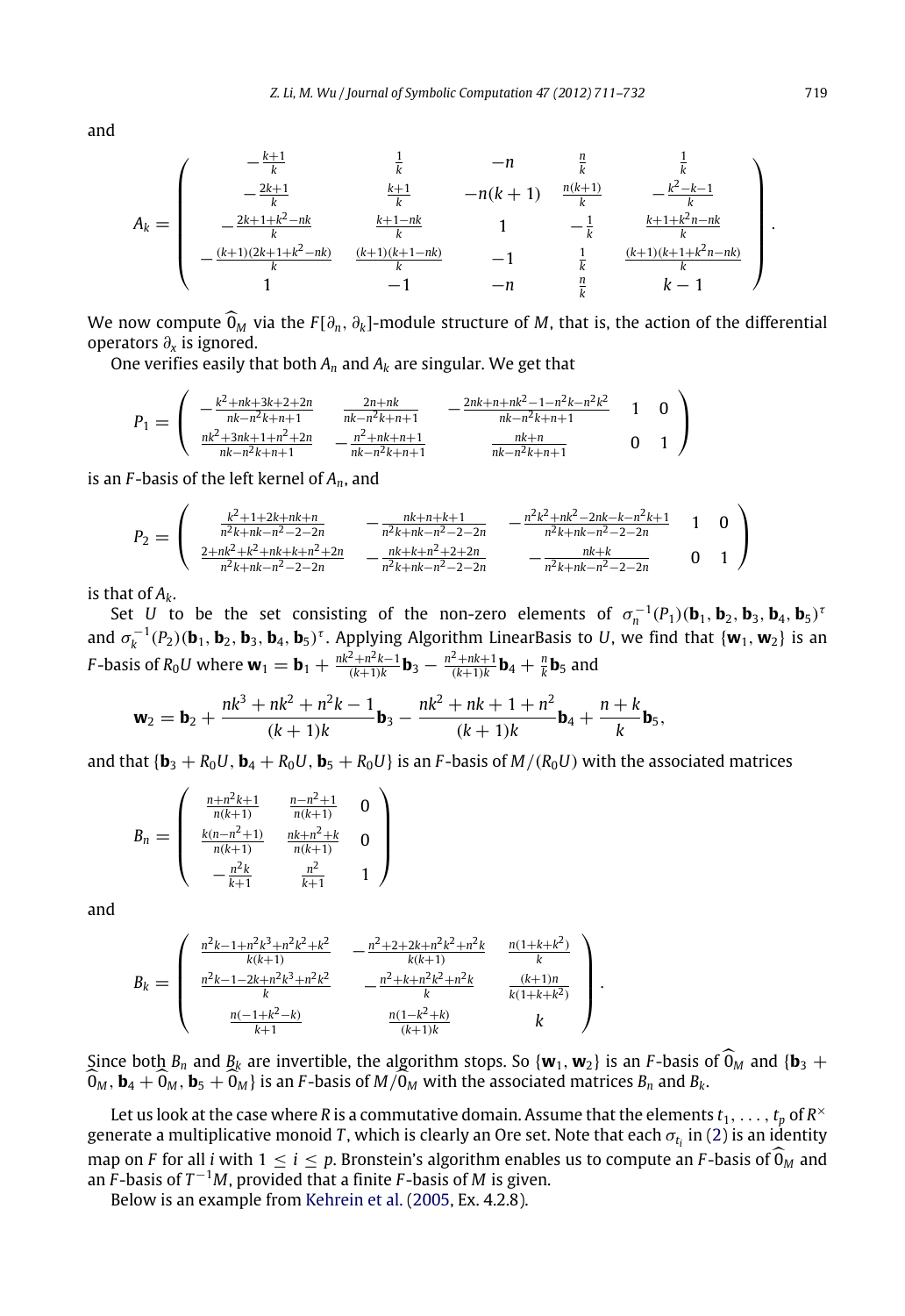**Example 18.** Let  $R = \mathbb{Q}[X, Y]$  be a commutative domain. Then

$$
T := \{X^{k_1}Y^{k_2} \mid \text{ for any } k_1, k_2 \in \mathbb{N}\}\
$$

is a left (and right) Ore set of *R* and  $R_0 = R$ . Let  $M = \mathbb{Q}^3$  with the standard basis

$$
\mathbf{e}_1 = (1, 0, 0)^{\tau}, \qquad \mathbf{e}_2 = (0, 1, 0)^{\tau}, \qquad \mathbf{e}_3 = (0, 0, 1)^{\tau}.
$$

Define an *R*-module structure on *M* by two actions  $X(e_1, e_2, e_3)^{\tau} = A_X(e_1, e_2, e_3)^{\tau}$  and  $Y(e_1, e_2, e_3)^{\tau} =$  $A_Y(\mathbf{e}_1, \mathbf{e}_2, \mathbf{e}_3)^\tau$  where

$$
A_X = \left(\begin{array}{rrr} 0 & 1 & 1 \\ 0 & 2 & 1 \\ 0 & 1 & 1 \end{array}\right) \quad \text{and} \quad A_Y = \left(\begin{array}{rrr} 0 & 1 & 0 \\ 0 & 1 & 1 \\ 0 & 1 & 0 \end{array}\right).
$$

We now apply Bronstein's algorithm to compute  $\widehat{\mathbb{O}}_M$ . Note that both  $A_X$  and  $A_Y$  are singular. We compute that  $P = (1, 0, -1)$  is both an *F*-basis of the left kernel of  $A_X$  and that of  $A_Y$ . Set **v** =  $P(\mathbf{e}_1, \mathbf{e}_2, \mathbf{e}_3)^{\tau} = \mathbf{e}_1 - \mathbf{e}_3$ . Applying Algorithm LinearBasis, we find that **v** is an *F*-basis of *R***v**, and that  ${\bf e}_2 + {\bf R}{\bf v}, {\bf e}_3 + {\bf R}{\bf v}$  is an *F*-basis of *M*/*R***v** with the associated matrices  $B_X$  and  $B_Y$ , which are

$$
B_X = \left(\begin{array}{cc} 2 & 1 \\ 1 & 1 \end{array}\right) \quad \text{and} \quad B_Y = \left(\begin{array}{cc} 1 & 1 \\ 1 & 0 \end{array}\right).
$$

Since both  $B_X$  and  $B_Y$  are invertible, the algorithm stops. So  $\mathbf{e}_1-\mathbf{e}_3$  is an *F*-basis of  $\widehat{O}_M$  and { $\mathbf{e}_2+\widehat{O}_M$ ,  $\mathbf{e}_3+$  $\widehat{\mathbf{O}}_M$  is an *F*-basis of  $M/\widehat{\mathbf{O}}_M$  with the associated matrices  $B_X$  and  $B_Y$ . By [Corollary](#page-7-1) [16,](#page-7-1)  $\{1^{-1}\mathbf{e}_2, 1^{-1}\mathbf{e}_3\}$  is an  $\widetilde{F}$ -basis of  $T^{-1}M$ .

The above example was used in [Kehrein et al.](#page-21-15) [\(2005\)](#page-21-15) to illustrate the Buchberger–Möller algorithm that computes a  $\mathbb{Q}$ -basis of ann(*M*) and a  $\mathbb{Q}$ -basis of *R*/ann(*M*), where ann(*M*) stands for the set of polynomials in *R* annihilating all elements of *M*. Although the Buchberger–Möller algorithm for matrices and Bronstein's in the usual commutative case have different goals, they share certain similarity. For instance, both take a finite set of commutative matrices as part of the inputs, and both compute linear bases without forming *S*-polynomials of any sort.

In summary, we have proved in this section that  $M/\widehat{O}_M$  and  $T^{-1}M$  are isomorphic as *R*-modules if *M* is finite-dimensional. An algorithm is described in this case for computing an *F*-basis of  $\widehat{\mathbb{O}_M}$  and an *F* -basis of *T* <sup>−</sup><sup>1</sup>*M*, provided that *T* is a finitely generated submonoid and a left Ore set of both *R* and *R*0. The algorithm enables us to determine reflexive closures of submodules in *M*.

### <span id="page-9-0"></span>**4. Equivalence**

In this section, we define an equivalence relation among linear functional systems, which allows us to describe the notion of integrable connections more concisely than in [Bronstein et al.](#page-21-2) [\(2005\)](#page-21-2).

In the rest of this paper, *F* stands for a field. Assume that  $\delta_1, \ldots, \delta_\ell$  are derivations on *F*,  $\sigma_{\ell+1}, \ldots, \sigma_m$  are automorphisms of *F*, and all these maps commute pairwise. An element *c* of *F* is called a *constant* if  $\delta_i(c) = 0$  for all *i* with  $1 \le i \le \ell$  and  $\sigma_i(c) = c$  for all *j* with  $\ell + 1 \le j \le m$ . The set of all constants in *F* form a subfield, which is denoted by *C<sup>F</sup>* .

Let *§* be the Ore algebra  $F[\partial_1, \ldots, \partial_\ell, \partial_{\ell+1}, \ldots, \partial_m]$ , whose commutation rules are given in [Example](#page-2-2) [3.](#page-2-2) Let *T* be the submonoid generated by  $\partial_{\ell+1}, \ldots, \partial_m$ , which is a left Ore set as shown in the same example. In terms of the notation introduced in previous sections, we have that  $R = S$ and  $R_0=F[\partial_{\ell+1},\ldots,\partial_m]$ . Moreover, the ring  $T^{-1}\delta$  is denoted by  $\mathcal L$ , which is the Laurent–Ore algebra defined by the  $\delta_i$  and  $\sigma_j$  over *F*. The modules of  $p \times n$  matrices over *§* and *L* are denoted by  $\delta^{p \times n}$ and L*<sup>p</sup>*×*<sup>n</sup>* , respectively.

**Remark 19.** By identifying  $\partial_i$  with  $1^{-1}\partial_i$  for all *i* with  $1 \leq i \leq m$ , and  $\partial_j^{-1}$  with  $\partial_j^{-1}$  1 for all *j* with  $\ell + 1 \leq j \leq m$ , we can write  $\mathcal{L} = F[\partial_1, \ldots, \partial_m, \partial_{\ell+1}^{-1}, \ldots, \partial_m^{-1}]$  and view it as an extension of  $\delta$ .

A linear (homogeneous) functional system over *F* is of the form

$$
A(\mathbf{y}) = 0 \tag{5}
$$

<span id="page-9-1"></span>
$$
(5)
$$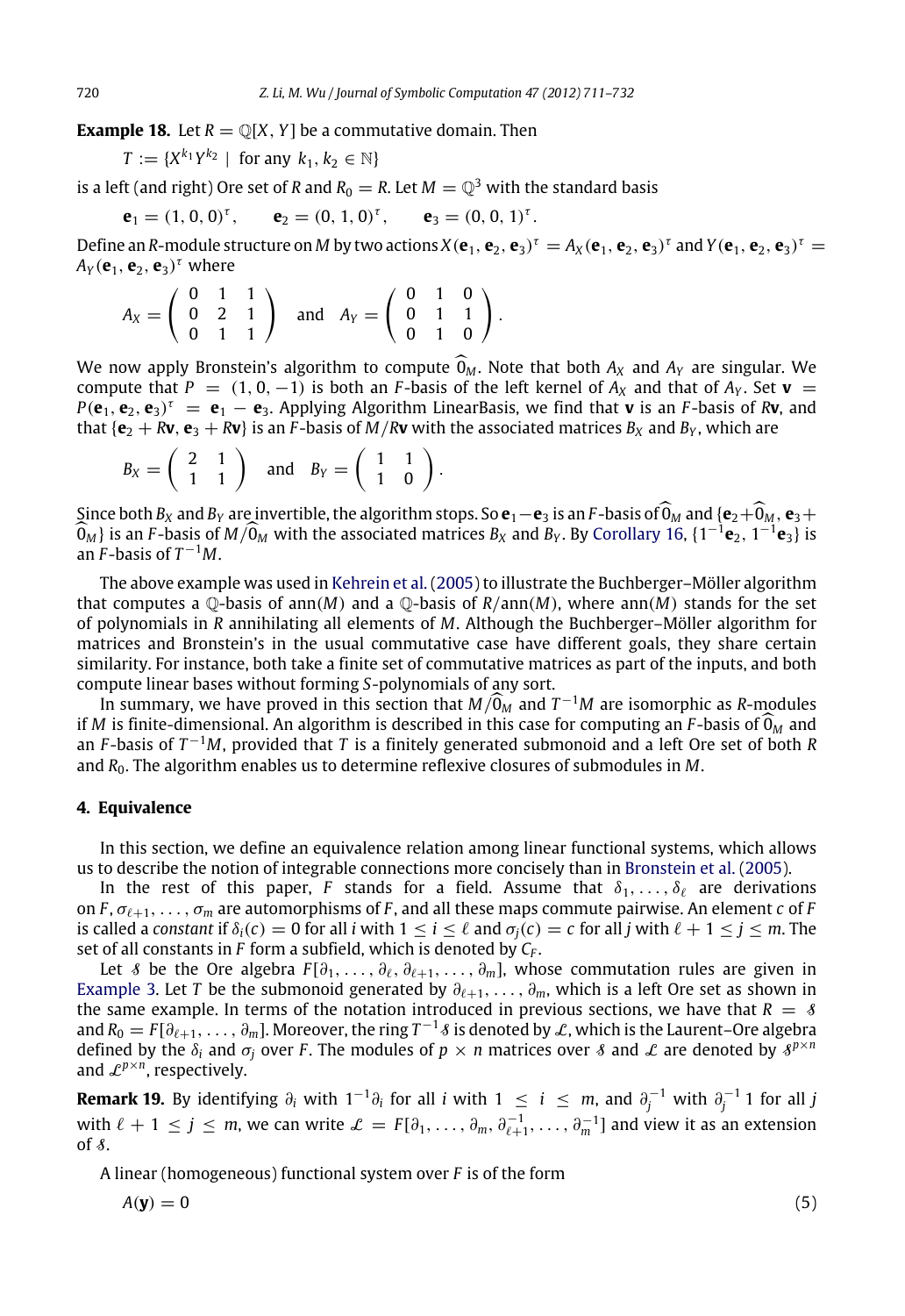where  $A \in \mathcal{S}^{p \times n}$  and **y** is a column vector of *n* unknowns. Let *V* be an  $\mathcal{L}$ -module. By a solution of [\(5\)](#page-9-1) in *V*, we mean a vector  $\mathbf{v} = (\mathbf{v}_1, \dots, \mathbf{v}_n)^T$  with  $\mathbf{v}_1, \dots, \mathbf{v}_n \in V$  such that  $A(\mathbf{v}) = 0$ . The set of all solutions of [\(5\)](#page-9-1) in *V* is denoted by  $\text{sol}_V(A(\mathbf{y}) = 0)$ , which is a linear space over  $C_F$ .

The next example illustrates why we consider the solutions of [\(5\)](#page-9-1) in  $\mathcal{L}\text{-modules}$  rather than in S-modules.

**[Example](#page-2-2) 20.** Let  $m = 1$  and  $\ell = 0$  in Example [3.](#page-2-2) Then  $\ell = F[\partial]$  and  $\mathcal{L} = F[\partial, \partial^{-1}]$ . The difference equation  $\sigma^2(y) = 0$  has only trivial solutions in any difference ring extension of *F*. The equation is expressed as  $\partial^2 y = 0$  in terms of module-theoretic notation. It annihilates a nonzero element 1+  $\delta\partial^2$ in the *8*-module  $\frac{s}{(\frac{s\partial^2}{n})}$ , but has no nonzero solution in any *L*-module due to the presence of  $\partial^{-1}$ .

We recall the notion of modules of formal solutions, which connects linear functional systems with *L*-modules. Let *A* ∈  $\delta^{p \times n}$  and *N* be the *8*-submodule generated by the row vectors of *A* in  $\delta^{1 \times n}$ . For convenience, we call *N* the *Ore submodule* associated with the system [\(5\)](#page-9-1). The  $\mathcal{L}$ -module  $\mathcal{L}^{1 \times n}/\mathcal{L}N$ , where  $\mathcal{L}N$  stands for the  $\mathcal{L}$ -submodule generated by the row vectors of A in  $\mathcal{L}^{1\times n}$ , is called the module *of formal solutions* of [\(5\)](#page-9-1).

Since  $\mathcal{L} = T^{-1}\delta$ ,  $\mathcal{L}^{1\times n}/\mathcal{L}N = T^{-1}(\delta^{1\times n})/T^{-1}N$ , which is  $\mathcal{L}$ -isomorphic to the localization  $T^{-1}(\mathcal{S}^{1\times n}/N)$  by [Remark](#page-3-5) [9.](#page-3-5) In  $\mathcal{S}^{1\times n}$ , for  $k=1,\ldots,n$ , set

$$
\boldsymbol{e}_k=(0,\ldots,0,1,0,\ldots,0)
$$

with 1 appearing in the *k*th coordinate. We call  $e_1 + \mathcal{L}N, \ldots, e_n + \mathcal{L}N$  the canonical generators of  $\mathcal{L}^{1 \times n} / \mathcal{L}N$ , the module of formal solutions of [\(5\)](#page-9-1). It is clear that

$$
(\mathbf{e}_1+\mathcal{L}N,\ldots,\mathbf{e}_n+\mathcal{L}N)^{\tau}
$$

is a solution of [\(5\)](#page-9-1) in  $\mathcal{L}^{1\times n}/\mathcal{L}N$ . By Theorem 4 in [Bronstein et al.](#page-21-2) [\(2005\)](#page-21-2) or Theorem 2.4.1 in [Wu](#page-21-3) [\(2005\)](#page-21-3), for every solution  $\mathbf{v} = (\mathbf{v}_1, \dots, \mathbf{v}_n)^T$  of [\(5\)](#page-9-1) in an  $\mathcal{L}$ -module *V*, there exists a (unique)  $\mathcal{L}$ -homomorphism  $\phi_{\mathbf{v}}$  such that  $\phi_{\mathbf{v}}(\mathbf{e}_k + \mathcal{L}N) = \mathbf{v}_k$  for all *k* with  $1 \leq k \leq n$ . In other words, the canonical generators give rise to a generic solution of the system [\(5\)](#page-9-1).

**Definition 21.** Two linear functional systems are said to be *equivalent* if their modules of formal solutions are isomorphic as  $\mathcal{L}$ -modules.

The next proposition provides a one-to-one correspondence between the solutions of two equivalent linear functional systems.

**Proposition 22.** Assume that A and A' are two matrices in  $s^{p \times n}$  and  $s^{p' \times n'}$ , respectively. If  $A(y) = 0$  and  $A'(\mathbf{y}') = 0$  are equivalent, then there exist  $P \in \mathcal{L}^{n \times n'}$  and  $Q \in \mathcal{L}^{n' \times n}$  such that, for every  $\mathcal{L}$ -module V, *both*

<span id="page-10-1"></span>
$$
\phi: \text{sol}_V(A(\mathbf{y}) = 0) \rightarrow \text{sol}_V(A'(\mathbf{y}') = 0)
$$
  

$$
\mathbf{v} \mapsto \mathbf{Q}\mathbf{v}
$$

*and*

$$
\phi' : \text{sol}_V(A'(\mathbf{y}') = 0) \rightarrow \text{sol}_V(A(\mathbf{y}) = 0)
$$
  

$$
\mathbf{v}' \rightarrow \mathbf{p}\mathbf{v}'
$$

are well-defined C<sub>F</sub>-linear isomorphisms with  $\phi^{-1} = \phi'$ .

**Proof.** Let *M* and *M*′ be the modules of formal solutions of the given two systems, respectively. Set  $\mathbf{b} = (\mathbf{b}_1, \dots, \mathbf{b}_n)^T$  and  $\mathbf{b}' = (\mathbf{b}'_1, \dots, \mathbf{b}'_n)^T$ , where  $\mathbf{b}_1, \dots, \mathbf{b}_n$  and  $\mathbf{b}'_1, \dots, \mathbf{b}'_n$  are the canonical generators of *M* and *M*′ , respectively.

Assume that  $\theta$  is an  $\mathcal{L}$ -isomorphism from *M* to *M'*. Then there exist  $P \in \mathcal{L}^{n \times n'}$  and  $Q \in \mathcal{L}^{n' \times n}$  such that  $\theta(\mathbf{b}) = P\mathbf{b}'$  and  $\theta^{-1}(\mathbf{b}') = Q\mathbf{b}$ . In particular, we have

<span id="page-10-0"></span>
$$
\mathbf{b} = \theta^{-1} \circ \theta(\mathbf{b}) = \theta^{-1}(P\mathbf{b}') = P\theta^{-1}(\mathbf{b}') = PQ\mathbf{b}
$$
 (6)

and, similarly,  $\mathbf{b}' = QP\mathbf{b}'$ .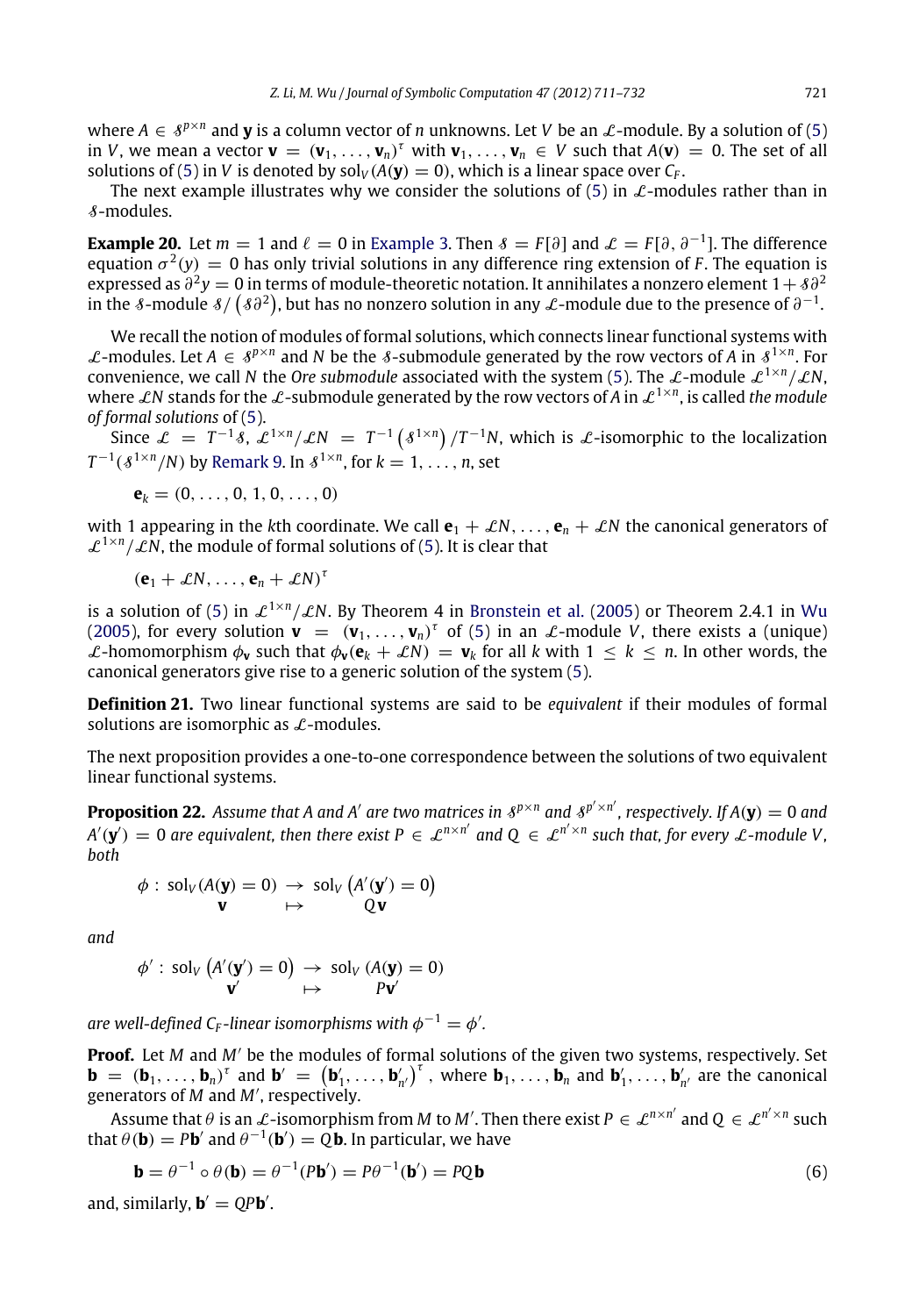For every  $\mathbf{v} = (\mathbf{v}_1,\ldots,\mathbf{v}_n)^\tau$  in sol<sub>V</sub>(A(**y**) = 0), the L-homomorphism from  $\mathcal{L}^{1\times n}$  to V sending  $\mathbf{e}_k$ to  $\mathbf{v}_k$ ,  $k = 1, \ldots, n$ , induces an  $\mathcal{L}$ -homomorphism f from M to V sending  $\mathbf{b}_k$  to  $\mathbf{v}_k$ ,  $k = 1, \ldots, n$ . Therefore,  $f \circ \theta^{-1}$  belongs to  $\text{Hom}_{\mathcal{L}}(M',V)$ . Consequently,  $f \circ \theta^{-1}(\mathbf{b}')$  belongs to sol<sub>V</sub>  $\big(A'(\mathbf{y}')=0\big)$ , because  $\mathbf{b}'$  is in sol<sub>M′</sub>  $\big(A'(\mathbf{y}')=0\big).$  On the other hand,

<span id="page-11-0"></span>
$$
f \circ \theta^{-1}(\mathbf{b}') = f(Q\mathbf{b}) = Qf(\mathbf{b}) = Q\mathbf{v}.\tag{7}
$$

So  $\phi$  is well-defined. In the same vein,  $\phi'$  is well-defined. For every  $\mathbf{v}\in$  sol<sub>V</sub> (A( $\mathbf{y})=0$ ), we compute:

$$
\begin{array}{l}\n\phi' \circ \phi(\mathbf{v}) = P(\mathbf{Q}\mathbf{v}) = Pf \circ \theta^{-1}(\mathbf{b}') \quad \text{(by (7))} \\
= f(P\theta^{-1}(\mathbf{b})) \quad \text{(since } f \in \text{Hom}_{\mathcal{L}}(M, V)) \\
= f(P\mathbf{Q}\mathbf{b}) = f(\mathbf{b}) \quad \text{(by (6))} \\
= \mathbf{v}.\n\end{array}
$$

Similarly,  $\phi \circ \phi'(\mathbf{v}') = \mathbf{v}'$  for all  $\mathbf{v}' \in \text{sol}_V(A'(\mathbf{y}') = 0)$ . Therefore,  $\phi^{-1} = \phi'$ .  $\Box$ 

Given a linear functional system  $\Sigma$ , the dimension of its module of formal solutions as a vector space over *F* is called its *linear dimension*. We say that Σ is ∂*-finite* if its linear dimension is finite. We are going to show that a ∂-finite system is equivalent to a fully integrable system defined below.

Consider a first-order system of the form

<span id="page-11-2"></span><span id="page-11-1"></span>
$$
\partial_i(\mathbf{z}) = B_i \mathbf{z}, \quad \text{where } B_i \in F^{n \times n} \text{ for } i = 1, \dots, m. \tag{8}
$$

The system [\(8\)](#page-11-1) is said to be *integrable* if

$$
B_{s}B_{i} + \delta_{i}(B_{s}) = B_{i}B_{s} + \delta_{s}(B_{i}) \quad (1 \leq i < s \leq \ell),
$$
\n
$$
\sigma_{j}(B_{s})B_{j} = \sigma_{s}(B_{j})B_{s} \quad (\ell + 1 \leq j < s \leq m),
$$
\n
$$
B_{j}B_{i} + \delta_{i}(B_{j}) = \sigma_{j}(B_{i})B_{i} \quad (1 \leq i \leq \ell, \ell + 1 \leq j \leq m).
$$
\n(9)

These integrability conditions are derived from  $\partial_i \partial_j(z) = \partial_j \partial_j(z)$  with **z** viewed as a vector of indeterminates. Moreover, [\(8\)](#page-11-1) is said to be *fully integrable* if it is integrable, and  $B_{\ell+1}, \ldots, B_m$  are all invertible.

Note that the system [\(8\)](#page-11-1) can be rewritten as a linear functional system  $B(\mathbf{z})=0,$  where  $B\in \mathcal{S}^{n^2\times n}$ is the stacking of  $n \times n$  blocks  $\partial_1 \cdot I_n - B_1, \ldots, \partial_m \cdot I_n - B_m$  with  $I_n$  the identity matrix of size *n*.

<span id="page-11-3"></span>The next lemma will help us construct an *F* -basis of the module of formal solutions of an integrable system using merely Ore algebras.

**Lemma 23.** *Let N be the Ore submodule associated with the first-order matrix system [\(8\)](#page-11-1). Then we have the following.*

- (i) If [\(8\)](#page-11-1) is integrable, then  $e_1 + N$ , ...,  $e_n + N$  form an F-basis of the *8*-module  $S^{1 \times n}/N$ , and  $B_i$  is the *matrix associated with*  $\partial_i$  *for all i with*  $1 \leq i \leq m$ .
- (ii) If [\(8\)](#page-11-1) is integrable, then its module of formal solutions is  $\delta$ -isomorphic to  $\delta^{1 \times n}/\tilde{N}$ .<br>  $\mathcal{L}^{(2)}$  is fill integrable than  $\delta_{n}$  is  $\mathcal{L}^{(N)}$ .
- (iii) *If* [\(8\)](#page-11-1) is fully integrable, then  $\mathbf{e}_1 + \mathcal{L}N$ , ...,  $\mathbf{e}_n + \mathcal{L}N$  form an F-basis of its module of formal solutions, *and B*1, . . . , *B<sup>m</sup> are the respective associated matrices.*

**Proof.** For every *i* with  $1 \leq i \leq m$ , the row vectors in the block  $\partial_i \cdot I_n - B_i$  are

$$
\partial_i \mathbf{e}_1 - \sum_{h=1}^n b_{1h}^{(i)} \mathbf{e}_h, \ldots, \partial_i \mathbf{e}_n - \sum_{h=1}^n b_{nh}^{(i)} \mathbf{e}_h,
$$

where *b* (*i*) *jh* stands for the element at the *j*th row and *h*th column of *B<sup>i</sup>* . Denote by *G* the set consisting of these row vectors. Then *N* is generated by *G* over S. Remark that the integrability conditions [\(9\)](#page-11-2) imply that *G* is a Gröbner basis of *N* in  $s^{1\times n}$  with respect to a monomial order, in which  $\partial_i{\bf e}_j$  is higher than  ${\bf e}_k$ for all  $i \in \{1, \ldots, m\}$  and  $j, k \in \{1, \ldots, n\}$ . Thus, every element of  $\delta^{1 \times n}$  is congruent to a unique *F*-linear combination of  $e_1, \ldots, e_n$  modulo *N*. It follows that  $e_1 + N, \ldots, e_n + N$  form an *F*-basis of  $\delta^{1 \times n}/N$ . Expressing [\(8\)](#page-11-1) in terms of the elements of  $\delta^{1 \times n}$  yields

$$
\partial_i(\mathbf{e}_1,\ldots,\mathbf{e}_n)^\tau \equiv B_i(\mathbf{e}_1,\ldots,\mathbf{e}_n)^\tau \mod N,
$$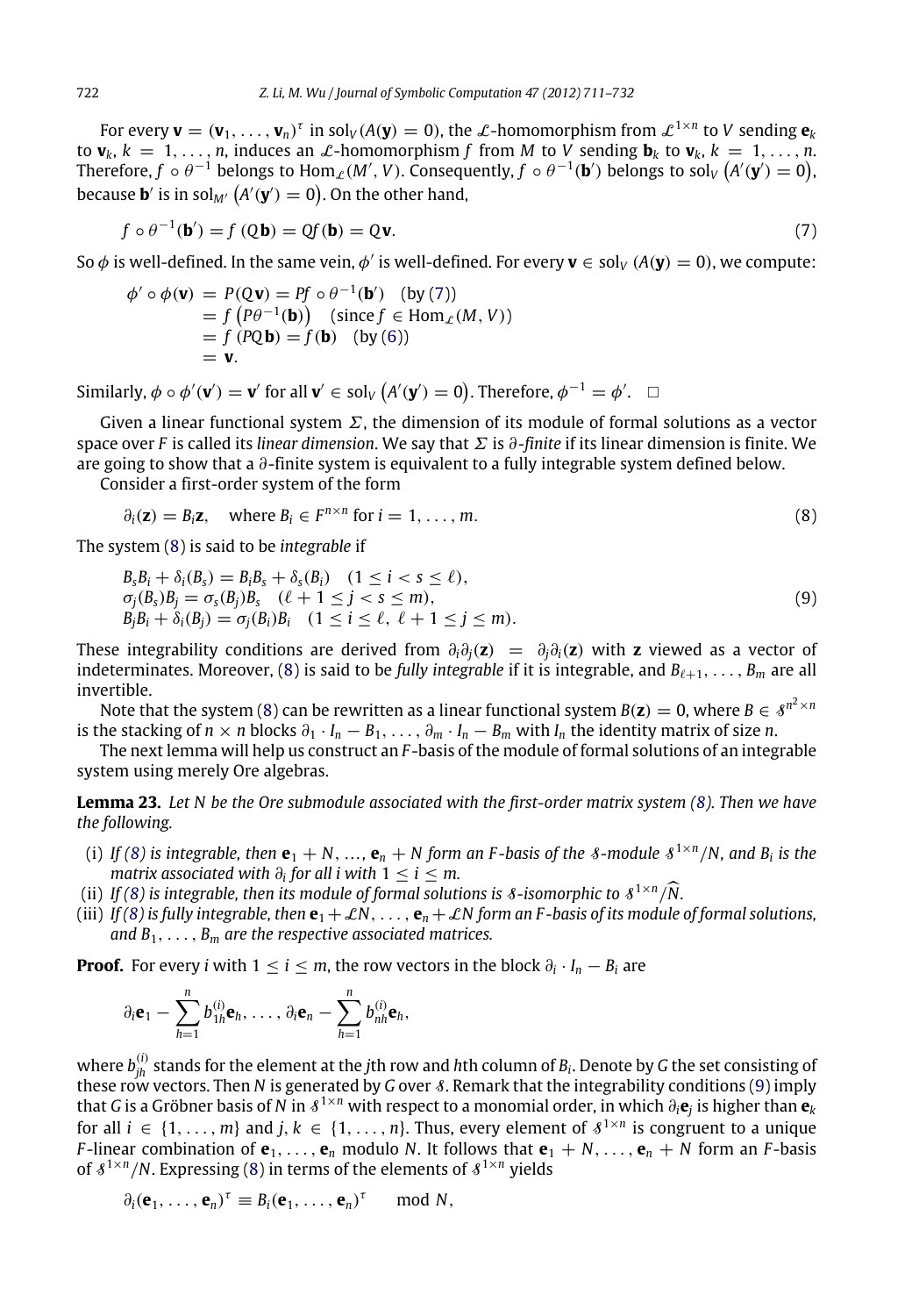for  $1 \le i \le m$ . So  $B_i$  is the matrix associated with  $\partial_i$  and the basis  $e_1+N,\ldots,e_n+N$ . The first assertion holds.

From the first assertion,  $\delta^{1 \times n}/N$  is finite-dimensional, so is  $\delta^{1 \times n}/\widehat{N}$ . Then the second assertion follows from [Corollary](#page-4-3) [12.](#page-4-3)

Assume that [\(8\)](#page-11-1) is fully integrable. Then  $B_{\ell+1}, \ldots, B_m$  are all invertible. The zero submodule of  $\delta^{1 \times n}/N$  is reflexive by the first assertion and [Lemma](#page-4-1) [13.](#page-4-2) Hence by Lemma [10](#page-4-1) and [Remark](#page-3-5) [9,](#page-3-5)  $\delta^{1 \times n}/N$ is *8*-isomorphic to  $\mathcal{L}^{1 \times n}/\mathcal{L}N$ . This implies the last assertion.  $\Box$ 

<span id="page-12-0"></span>**Corollary 24.** *If* Σ *and* Σ′ *are two equivalent fully-integrable systems, then there exists an invertible matrix P* over *F* such that the map  $v \mapsto PV$  is a  $C_F$ -linear isomorphism from  $sol_V(\Sigma)$  to  $sol_V(\Sigma')$  for any L*-module V .*

**Proof.** Since  $\Sigma$  and  $\Sigma'$  are equivalent, by [Lemma](#page-11-3) [23\(](#page-11-3)iii) they both have the same size, say *n*. Then the matrices *P* and *Q* given in [Proposition](#page-10-1) [22](#page-10-1) are  $n \times n$  matrices. The canonical generators of the module of formal solutions of Σ (resp. Σ′ ) form an *F* -basis by [Lemma](#page-11-3) [23\(](#page-11-3)iii). So both *P* and *Q* can be chosen as invertible matrices over  $F$ .  $\Box$ 

By a  $\Delta$ -extension of *F*, we mean a commutative ring *E* containing *F* such that the maps  $\delta_1, \ldots, \delta_\ell$ and σℓ+1, . . . , σ*<sup>m</sup>* can be extended to the derivations on *E* and automorphisms of *E*, respectively. A  $\Delta$ -extension *E* of *F* can be viewed as an  $\mathcal{L}$ -module, in which  $\partial_i a = \delta_i(a)$ ,  $\partial_j a = \sigma_j(a)$  and  $\partial_j^{-1} a =$  $\sigma_j^{-1}(a)$  for all  $a \in E$ ,  $i \in \{1, \ldots, \ell\}$  and  $j \in \{\ell+1, \ldots, m\}$ . In practice, we are more interested in solutions contained in a  $\Delta$ -extension than solutions in an  $\mathcal{L}$ -module.

For a fully integrable system of size *n*, there exists a  $\Delta$ -extension *E* of *F* and an  $n \times n$  invertible [m](#page-21-2)atrix *W* over *E* such that each column vector of *W* is a solution of [\(8\)](#page-11-1) (see Theorem 1 in [Bronstein](#page-21-2) [et al.](#page-21-2) [\(2005\)](#page-21-2)), We call *W* a *fundamental matrix* for the given system. The next proposition characterizes two equivalent fully-integrable systems in terms of their fundamental matrices.

**Proposition 25.** *Let* Σ *and* Σ′ *be two fully integrable systems over F . Assume that W is a fundamental matrix of* Σ *in a* ∆*-extension E of F .*

- (i) *If* Σ *and* Σ′ *are equivalent, then there exists an invertible (square) matrix Q over F such that QW is a fundamental matrix of* Σ′ *in E.*
- (ii) If there exist a fundamental matrix W' of  $\Sigma'$  in E and an invertible matrix Q over F such that  $W' = QW$ , *then* Σ *and* Σ′ *are equivalent.*

**Proof.** Assume that  $\Sigma$  is of the form [\(8\)](#page-11-1) and  $\Sigma' = {\partial_1(z) = B'_1 z, \ldots, \partial_m(z) = B'_m z}.$ 

First, we assume that  $\Sigma$  and  $\Sigma'$  are equivalent. Then both  $\Sigma$  and  $\Sigma'$  are of the same size *n* by [Lemma](#page-11-3) [23](#page-11-3) (iii). By [Corollary](#page-12-0) [24,](#page-12-0) there exists an  $n \times n$  invertible matrix Q over F such that  $\mathbf{v} \mapsto \mathbf{Q}\mathbf{v}$ is a  $C_F$ -linear map from  $\mathrm{sol}_E(\varSigma)$  to  $\mathrm{sol}_E(\varSigma')$ . So QW is a fundamental matrix of  $\varSigma'$ . The first assertion holds.

Assume now that *W*′ and *Q* are given as in the second assertion. Since *Q* is a square matrix, both *W*′ and *Q* have size *n*, and so does  $\Sigma'$ . Denote by *M* and *M'* the modules of formal solutions of  $\Sigma$  and  $\Sigma'$ , respectively. Assume further that  $\mathbf{b} = (\mathbf{b}_1, \dots, \mathbf{b}_n)^{\tau}$  (resp.  $\mathbf{b}' = (\mathbf{b}'_1, \dots, \mathbf{b}'_n)^{\tau}$ ) is the column vector consisting of the canonical generators of *M* (resp. *M*′ ). It follows from [Lemma](#page-11-3) [23](#page-11-3) (iii) that, for all *i* with  $1 \leq i \leq m$ ,

<span id="page-12-2"></span> $\partial_i \mathbf{b} = B_i \mathbf{b}$  in *M* and  $\partial_i \mathbf{b}' = B'_i \mathbf{b}'$  in *M'*.

Define  $\theta$  to be the *F*-linear isomorphism from *M'* to *M* given by  $\theta$ (**b**') = Q**b**. We claim that

$$
\partial_i \theta(\mathbf{b}') = \theta(\partial_i \mathbf{b}') \quad \text{for all } i \text{ with } 1 \le i \le m. \tag{10}
$$

The *F*-linearity of  $\theta$  implies that

<span id="page-12-1"></span>
$$
\partial_i \theta(\mathbf{b}') = \partial_i (Q\mathbf{b})
$$
 and  $\theta(\partial_i \mathbf{b}') = \theta(B'_i \mathbf{b}') = B'_i \theta(\mathbf{b}') = B'_i Q\mathbf{b}$ .

Therefore, the claim holds if  $\partial_i$  (Q**b**) = B'<sub>i</sub>Q**b** for all *i* with 1 ≤ *i* ≤ *m*, which is equivalent to that

$$
\delta_i(Q) + QB_i = B'_iQ \quad (1 \leq i \leq \ell) \quad \text{and} \quad \sigma_i(Q)B_i = B'_iQ \quad (\ell+1 \leq i \leq m), \tag{11}
$$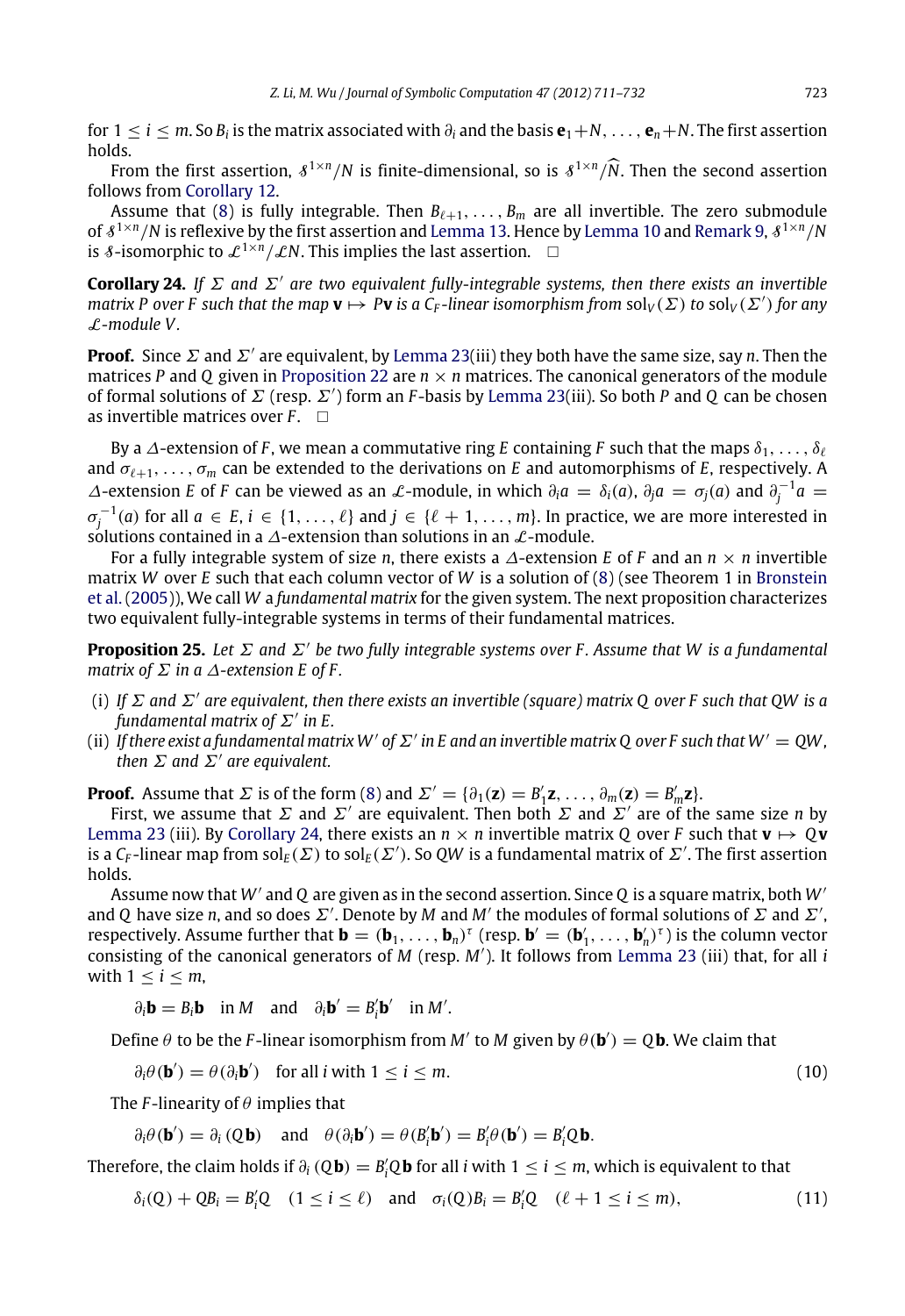because  $\{b_1, \ldots, b_n\}$  is an *F*-basis. By the discussion after [Corollary](#page-12-0) [24,](#page-12-0)  $\partial_i W = B_i W$  (resp.  $\partial_i W' =$  $B'_iW'$ ) means  $\delta_i(W) = B_iW$  (resp.  $\delta_i(W') = B'_iW'$ ) for any  $i \in \{1, \ldots, \ell\}$ , because the coefficients of *W* and *W'* are in  $\Delta$ -extensions. Applying  $\delta_i$  to  $W' = QW$  yields

$$
B_i'W' = B_i'QW = (\delta_i(Q) + QB_i)W.
$$

It follows from the invertibility of *W* that the first equality in [\(11\)](#page-12-1) holds. The second follows from a similar calculation. This proves claim [\(10\)](#page-12-2).

By [Lemma](#page-11-3) [23](#page-11-3) (iii), every element  $\mathbf{v}'$  in M' can be written as  $\mathbf{f}'\mathbf{b}'$ , where  $\mathbf{f}' \in F^{1 \times n}$ . Thus,  $\partial_i \theta(\mathbf{v}') =$ θ (∂*i***v** ′ ) follows from the commutation rules (ii) and (iii) in [Example](#page-2-2) [3,](#page-2-2) claim [\(10\)](#page-12-2) and the *F* -linearity of  $\theta$ .  $\Box$ 

The next corollary is immediate from the above proof. It shows that the notion of equivalence is a generalization of that on page 7 of [van der Put and Singer](#page-21-0) [\(2003\)](#page-21-0).

### **Corollary 26.** *Let*

 $\{\partial_1(\mathbf{z}) = B_1\mathbf{z}, \dots, \partial_m(\mathbf{z}) = B_m\mathbf{z}\}\$ and  $\{\partial_1(\mathbf{z}) = B'_1\mathbf{z}, \dots, \partial_m(\mathbf{z}) = B'_m\mathbf{z}\}\$ 

*be two fully integrable systems of the same size. Then they are equivalent if and only if the equalities in* [\(11\)](#page-12-1) *hold.*

A fully integrable system is called an *integrable connection* of a ∂-finite system if it is equivalent to the ∂-finite system. Clearly, all the integrable connections of a ∂-finite system are equivalent to each other. One way to construct integrable connections is given in [Bronstein et al.](#page-21-2) [\(2005\)](#page-21-2) and [Wu](#page-21-3) [\(2005,](#page-21-3) §2.4.4). Another way to compute them will be described in the next section.

## <span id="page-13-0"></span>**5. Computing integrable connections**

In this section, we present an algorithm for computing the integrable connection of a  $\partial$ -finite system. The algorithm is based on the following lemma.

<span id="page-13-1"></span>**Lemma 27.** *Let* Σ *be a* ∂*-finite system with n unknowns, and N the Ore module associated with* Σ*.*

- (i) If  $\mathcal{L}^{1\times n}/\mathcal{L}N$  has an F-basis  $\mathbf{b}_1,\ldots,\mathbf{b}_d$  with the associated matrices  $B_1,\ldots,B_m$ , then  $\{\partial_i(\mathbf{z})\}$  $B_i$ **z** $\}$ <sub>1 ≤*i*<*m*</sub> *is an integrable connection of*  $\Sigma$ *.*
- (ii) If  $\delta^{1 \times \overline{n}}/\widehat{N}$  has an F-basis  $\mathbf{b}_1, \ldots, \mathbf{b}_d$  with the associated matrices  $B_1, \ldots, B_m$ , then  $\{\partial_i(\mathbf{z}) = B_i \mathbf{z}\}_{1 \leq i \leq m}$ *is an integrable connection of* Σ*.*

**Proof.** For brevity, we denote  $\{\partial_i(z) = B_i z\}_{1 \leq i \leq m}$  by  $\Sigma'$ . The matrices  $B_1, \ldots, B_m$  satisfy [\(9\)](#page-11-2) by the linear independence of  $\mathbf{b}_1,\ldots,\mathbf{b}_d$  and the commutativity of  $\partial_i$  and  $\partial_j$  for all *i*, *j* with 1  $\leq i < j \leq m$ . For every *j* with  $\ell + 1 \le j \le m$ , we compute

$$
(\mathbf{b}_1,\ldots,\mathbf{b}_d)^\tau = \partial_j^{-1} \partial_j (\mathbf{b}_1,\ldots,\mathbf{b}_d)^\tau = \partial_j^{-1} \left( B_j (\mathbf{b}_1,\ldots,\mathbf{b}_d)^\tau \right) = \sigma_j^{-1} (B_j) \partial_j^{-1} (\mathbf{b}_1,\ldots,\mathbf{b}_d)^\tau.
$$

The linear independence of  $\mathbf{b}_1,\ldots,\mathbf{b}_d$  then implies that  $B_j$  is invertible. Hence,  $\mathbf{\Sigma}'$  is fully integrable. Denote by *N'* the Ore module associated with  $\Sigma'$ . For  $k = 1, \ldots, d$ , write

 ${\bf e}_k = (0, \ldots, 0, 1, 0, \ldots, 0),$ 

where 1 appears in the kth position. By [Lemma](#page-11-3) [23](#page-11-3) (iii),  $\mathbf{e}_1 + \mathcal{L}N'$ , . . . . ,  $\mathbf{e}_d + \mathcal{L}N'$  form an *F*-basis of  $\mathcal{L}^{1 \times d} / \mathcal{L}N'$  and

$$
\partial_i(\mathbf{e}_1+\mathcal{L}N',\ldots,\mathbf{e}_d+\mathcal{L}N')^{\tau}=B_i(\mathbf{e}_1+\mathcal{L}N',\ldots,\mathbf{e}_d+\mathcal{L}N')^{\tau}
$$

for all *i* with  $1 \le i \le m$ . Since both  $\mathbf{b}_1, \ldots, \mathbf{b}_d$  and  $\mathbf{e}_1 + \mathcal{L}N', \ldots, \mathbf{e}_d + \mathcal{L}N'$  have the same associated matrices, the F-linear map defined by  $\mathbf{b}_k \mapsto \mathbf{e}_k + \mathcal{L}N'$  for all  $k$  with  $1 \leq k \leq d$  is an  $\mathcal{L}$ -isomorphism from  $\mathcal{L}^{1\times n}/\mathcal{L}N$  to  $\mathcal{L}^{1\times d}/\mathcal{L}N'$ . The module of formal solutions of  $\Sigma$  is  $\mathcal{L}$ -isomorphic to that of  $\tilde{\Sigma}'$ . The first assertion is proved.

Recall that  $\hat{T}$  is the submonoid generated by  $\hat{Q}_{\ell+1},\ldots,\hat{q}_m$  and that  $\mathcal{L}$  =  $T^{-1}\mathcal{S}.$  Set M =  $\delta^{1 \times n}$  and  $\bar{\phi}$  to be the  $\delta$ -isomorphism from  $\bar{M}/\bar{N}$  to  $T^{-1}M/T^{-1}N$  given in [Corollary](#page-4-3) [12.](#page-4-3) Note that  $T^{-1}M/T^{-1}N = \mathcal{L}^{1 \times n}/\mathcal{L}N$ . Then  $\bar{\phi}(\mathbf{b}_1), \ldots, \bar{\phi}(\mathbf{b}_d)$  form an *F*-basis of  $\mathcal{L}^{1 \times n}/\mathcal{L}N$  with the associated matrices  $B_1,\ldots,B_m$ . It follows from the first assertion that  $\varSigma'$  is an integrable connection of  $\Sigma$ .  $\square$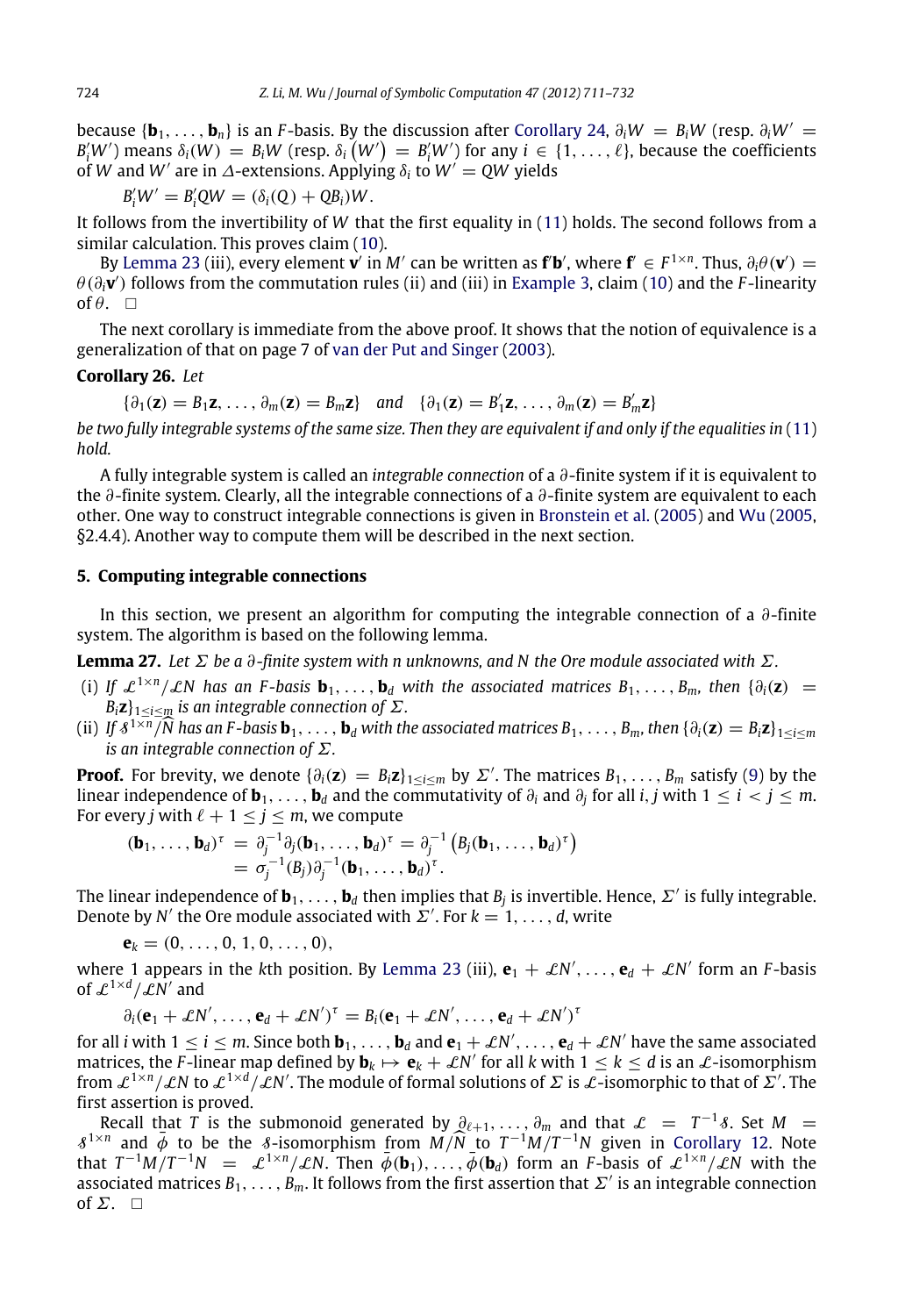With the notation introduced in [Lemma](#page-13-1) [27,](#page-13-1) we proceed as follows to find an integrable connection of Σ. First, compute a Gröbner basis *G* of the submodule *N* in the free Ore module S 1×*n* . The basis *G* allows us to determine if  $\mathcal{S}^{1\times n}/N$  is finite-dimensional over *F*. If it is, we construct an *F*-basis of  $\mathcal{S}^{1\times n}/\widehat{N}$ <br>using Propetein's algorithm. The *F*-basis violds an integrable connection by Lemma 27( using Bronstein's algorithm. The *F* -basis yields an integrable connection by [Lemma](#page-13-1) [27\(](#page-13-1)ii). Otherwise, we compute a Gröbner basis of  $\mathcal{L}N$  in the free Laurent–Ore module  $\mathcal{L}^{1\times n}$ , and apply [Lemma](#page-13-1) [27\(](#page-13-1)i).

Remark that when  $\Sigma$  is a first-order system of the form [\(8\)](#page-11-1) then  $\delta^{1\times n}/N$  is clearly finitedimensional. Moreover, if  $\Sigma$  is an integrable (first-order) system then an *F*-basis of  $\delta^{1\times n}/N$  and the associated matrices are already known from [Lemma](#page-11-3) [23\(](#page-11-3)i). In this case there is no need to compute any Gröbner bases, and we can directly apply Bronstein's algorithm to obtain an integrable connection.

These considerations lead to the following algorithm.

**Algorithm IntegrableConnection.** Given a  $p \times n$  matrix A over 8, determine whether the system  $A(y) = 0$  is ∂-finite. When it is ∂-finite, compute matrices  $B_1, \ldots, B_m \in F^{d \times d}$  and  $P \in F^{n \times d}$ such that

- (i) *d* is the linear dimension of  $A$ (**v**) = 0;
- (ii)  $\{\partial_i(\mathbf{z}) = B_i \mathbf{z}\}_{1 \le i \le m}$  is an integrable connection of  $A(\mathbf{y}) = 0$ ;
- (iii)  $\xi \mapsto P\xi$  is a *C<sub>F</sub>*-isomorphism from sol<sub>V</sub> ({ $\partial_i(z) = B_i z$ }<sub>1≤*i*≤*m*</sub>) to sol<sub>V</sub> (*A*(**y**) = 0) for any L-module *V*.

In the following description, we assume that  $N$  is the  $\delta$ -submodule generated by the row vectors of *A* in  $s^{1\times n}$ . Recall that, for all *k* with  $1 \leq k \leq n$ ,  $e_k = (0, \ldots, 0, 1, 0, \ldots, 0)$  with 1 appearing in the *k*th position.

(1) If  $A(y) = 0$  is of the form of a first-order system

<span id="page-14-0"></span>
$$
\{\partial_i(\mathbf{y}) = A_i \mathbf{y}\}_{1 \le i \le m} \quad \text{where } A_i \in F^{n \times n}, \tag{12}
$$

then do the following.

- (1.1) Determine if [\(12\)](#page-14-0) is fully integrable.
- (1.2) If [\(12\)](#page-14-0) is fully integrable, then **return**  $A_1, \ldots, A_m$  and  $I_n$ . [ $A(\mathbf{y}) = 0$  is itself an integrable *connection.*]
- (1.3) If [\(12\)](#page-14-0) is integrable, then set  $q := n$ ,  $\mathbf{b}_i := \mathbf{e}_i + N$  for all *i* with  $1 \le i \le n$ , and  $V_j := A_j$  for all *j* with  $1 \le j \le m$ , and go to Step (4.2). [*There is no need to do any Gröbner basis computation*.]
- (2) Compute a Gröbner basis *G* of *N* in  $\delta^{1 \times n}$ .
- (3) Set  $q := \dim_F \frac{\delta^{1 \times n}}{N}$ . If  $q = 0$ , then **return**  $\emptyset$ .  $[A(\mathbf{y}) = 0$  is inconsistent.]
- (4) If *q* is finite, then do the following.
	- (4.1) Use *G* to compute an *F*-basis  $\mathbf{b}_1, \ldots, \mathbf{b}_q$  of  $\ell^{1 \times n}/N$  and the matrix  $V_i$  associated with  $\partial_i$  for all *i* with  $1 \le i \le m$ .
	- (4.2) Call Bronstein's algorithm to the  $F[\partial_{\ell+1},\ldots,\partial_m]$ -module  $\delta^{1\times n}/N$  to compute an *F*-basis  $\mathbf{w}_{d+1} + N, \ldots, \mathbf{w}_q + N$  of  $\widehat{N}/N$  with  $\mathbf{w}_s \in \widehat{N}$  for  $d+1 \leq s \leq q$ , an F-basis  $\mathbf{v}_1 + \widehat{N}, \ldots, \mathbf{v}_d + \widehat{N}$ of  $\mathcal{S}^{1 \times n}/\widehat{N}$  with  $\mathbf{v}_t \in \mathcal{S}^{1 \times n}$  for  $1 \le t \le d$ , and the  $d \times d$  matrices  $B_{\ell+1}, \ldots, B_m$  associated with  $\partial_{\ell+1}, \ldots, \partial_m$  and the latter basis, respectively.
	- (4.3) If  $d = 0$ , then **return**  $\emptyset$ .  $[A(y) = 0$  is inconsistent].
	- (4.4) Use the two F-bases  $\mathbf{v}_1 + N, \ldots, \mathbf{v}_d + N, \mathbf{w}_{d+1} + N, \ldots, \mathbf{w}_q + N$  and  $\mathbf{b}_1, \ldots, \mathbf{b}_q$  of  $\mathcal{S}^{1 \times n}/N$ to construct an invertible matrix  $Q \in F^{q \times q}$  such that

<span id="page-14-1"></span> $(\mathbf{v}_1 + N, \ldots, \mathbf{v}_d + N, \mathbf{w}_{d+1} + N, \ldots, \mathbf{w}_q + N)^{\tau} = Q(\mathbf{b}_1, \ldots, \mathbf{b}_q)^{\tau}$  $(13)$ Set  $U_j = \delta_j(Q)Q^{-1} + QV_jQ^{-1}$  for  $j = 1, \ldots, \ell$ . Take the first *d* rows and the first *d* columns of  $U_j$  to form a  $d \times d$  matrix  $B_j$  for  $1 \leq j \leq \ell$ .

(4.5) Compute a matrix  $P \in F^{n \times d}$  such that

 $(\mathbf{e}_1 + \widehat{N}, \dots, \mathbf{e}_n + \widehat{N})^{\tau} = P(\mathbf{v}_1 + \widehat{N}, \dots, \mathbf{v}_d + \widehat{N})^{\tau},$ 

 $[which yields  $(\mathbf{e}_1 \dots, \mathbf{e}_n)^{\tau} \equiv P(\mathbf{v}_1, \dots, \mathbf{v}_d)^{\tau} \mod \widehat{N}$ .]$ 

**Return** *B*1, . . . , *B<sup>m</sup>* and *P*.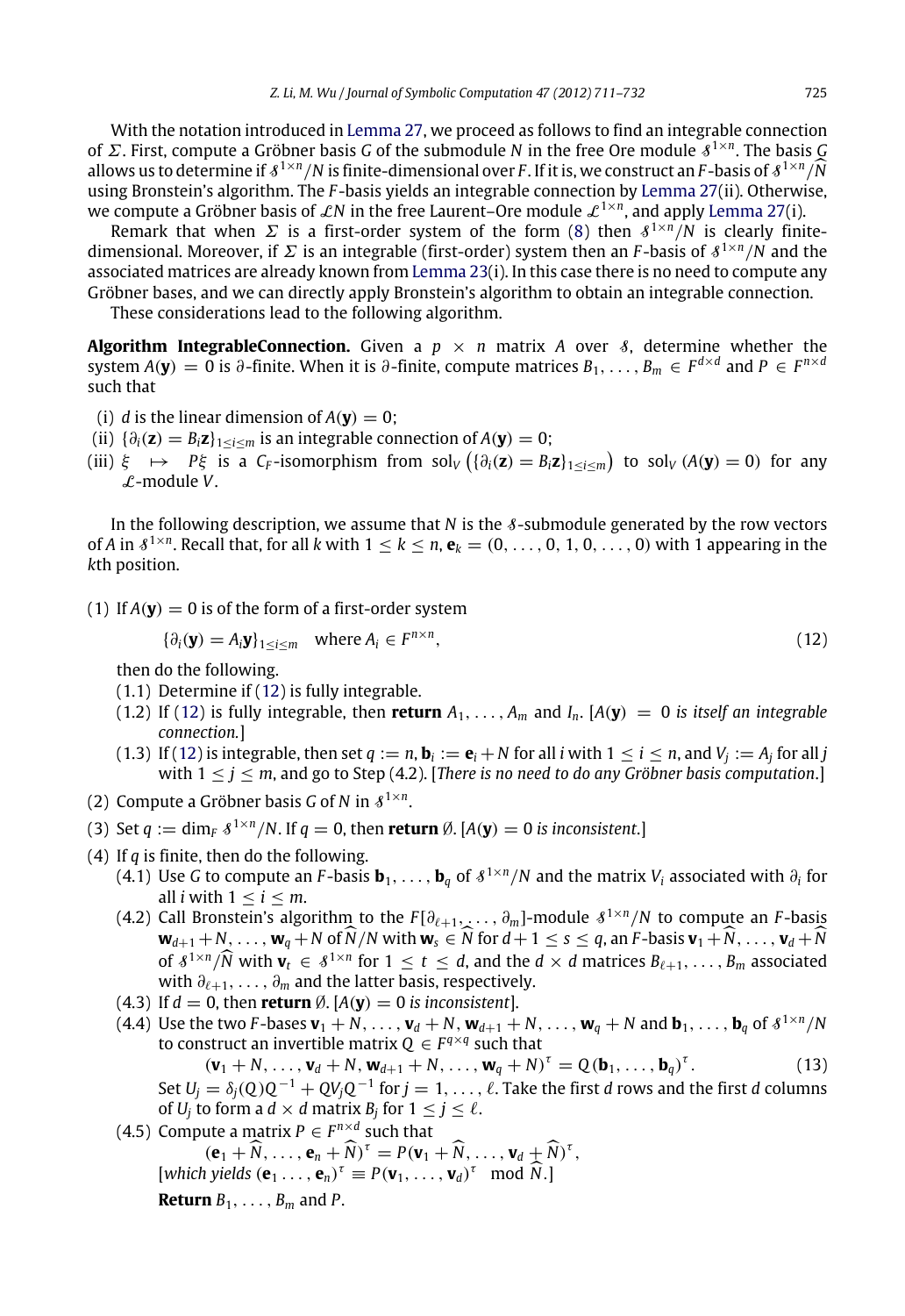(5) If  $q$  is infinite, then compute a Gröbner basis  $H$  of  $\mathcal{L} N$  in  $\mathcal{L}^{1\times n}$  and set

 $d := \dim_F \mathcal{L}^{1 \times n}/\mathcal{L}N$ .

If  $d = \infty$ , then **return**  $\infty$ ;  $[A(\mathbf{y}) = 0$  *is not*  $\partial$ *-finite*.] If  $d = 0$ , then **return**  $\emptyset$ ;  $[A(\mathbf{y}) = 0$  *is inconsistent*.]

Otherwise, use *H* to compute an *F*-basis  $\mathbf{v}_1 + \mathcal{L}N, \ldots, \mathbf{v}_d + \mathcal{L}N$  of  $\mathcal{L}^{1 \times n}/\mathcal{L}N$ , and the matrix  $B_i$ associated with  $\partial_i$  and the basis for all *i* with 1  $\leq$  *i*  $\leq$  *m*. Find a matrix  $P \in F^{n \times d}$  such that

$$
(\mathbf{e}_1+\mathcal{L}N,\ldots,\mathbf{e}_n+\mathcal{L}N)^{\tau}=P(\mathbf{v}_1+\mathcal{L}N,\ldots,\mathbf{v}_d+\mathcal{L}N)^{\tau},
$$

 $[which yields  $(\mathbf{e}_1, \ldots, \mathbf{e}_n)^{\tau} \equiv P(\mathbf{v}_1, \ldots, \mathbf{v}_d)^{\tau} \mod \mathcal{L}N$ .]$ 

**Return**  $B_1, \ldots, B_m$  and P.

The above algorithm terminates obviously. To prove its correctness, let us first consider the case in which dim<sub>F</sub>  $\AA^{1\times n}/N$  is finite. Steps (1.1) and (1.2) are clear. Step (1.3) yields desired results for Step (4.2) by [Lemma](#page-11-3) [23\(](#page-11-3)i).

Steps (2), (3) and (4.1) are evident. By [Corollary](#page-4-3) [12,](#page-4-3) *d* is the linear dimension of  $A(\mathbf{v}) = 0$ . Assume further that *d* is positive. Note that, for all *k* with  $\ell + 1 \leq k \leq m$ ,

<span id="page-15-0"></span>
$$
\partial_k (\mathbf{v}_1 + \widehat{N}, \dots, \mathbf{v}_d + \widehat{N})^{\tau} = B_k (\mathbf{v}_1 + \widehat{N}, \dots, \mathbf{v}_d + \widehat{N})^{\tau}
$$
(14)

by the definition of the matrices *Bk*'s.

It follows from [\(13\)](#page-14-1) and the definition of  $U_j$  for  $j = 1, \ldots, \ell$  that

<span id="page-15-1"></span>
$$
\partial_j(\mathbf{v}_1 + N, \dots, \mathbf{v}_d + N, \mathbf{w}_{d+1} + N, \dots, \mathbf{w}_q + N)^{\tau}
$$
  
=  $U_j(\mathbf{v}_1 + N, \dots, \mathbf{v}_d + N, \mathbf{w}_{d+1} + N, \dots, \mathbf{w}_q + N)^{\tau}$ .

Since  $\mathbf{w}_{d+1}, \ldots, \mathbf{w}_d$  belong to  $\widehat{N}$ , we have that, for all *j* with  $1 \leq j \leq \ell$ ,

$$
\partial_j(\mathbf{v}_1 + \widehat{N}, \dots, \mathbf{v}_d + \widehat{N})^{\tau} = B_j(\mathbf{v}_1 + \widehat{N}, \dots, \mathbf{v}_d + \widehat{N})^{\tau}.
$$
\n(15)

[Lemma](#page-13-1) [27\(](#page-13-1)ii), together with [\(14\)](#page-15-0) and [\(15\)](#page-15-1), implies that  $\{\partial_i(\mathbf{z}) = B_i\mathbf{z}\}_{1 \le i \le m}$  is an integrable connection of  $A(\mathbf{y}) = 0$ .

The matrix *P* obtained from Step (4.5) is the same as the matrix defining  $\theta$  given in the proof of [Proposition](#page-10-1) [22.](#page-10-1) Thus, the same proposition implies that *P* gives rise to a *C<sup>F</sup>* -isomorphism from sol<sub>V</sub>  $(\{\partial_i(z) = B_i z\}_{1 \le i \le m})$  to sol<sub>V</sub>  $(A(y) = 0)$  for every L-module *V*. We can choose  $P \in F^{n \times d}$ 

because  $\mathbf{b}_1 + \widehat{N}, \ldots, \mathbf{b}_d + \widehat{N}$  form an *F*-basis of  $\delta^{1 \times n}/\widehat{N}$ . This proved the correctness of Step (4). [Lemma](#page-13-1) [27\(](#page-13-1)i) and the same argument used for the correctness of Step (4.5) assert that Step (5) is correct.

**[Convention]** For a matrix *A*, its submatrix consisting of entries in the  $i_1, \ldots, i_m$  rows and  $j_1, \ldots, j_n$ columns is denoted

$$
A\left(\begin{array}{cccc}i_1,&\ldots,&i_m\\j_1,&\ldots,&j_n\end{array}\right).
$$

**Example 28.** Set  $F = \mathbb{C}(x, n, k)$ . Let  $\delta_x = \frac{d}{dx}$  be the derivation with respect to *x*,  $\sigma_n$  and  $\sigma_k$  be the shift operators with respect to *n* and *k*, respectively, and  $\delta = F[\partial_x, \partial_n, \partial_k]$ . Consider the first-order differential–difference system of size five

$$
\{\partial_x(\mathbf{y}) = A_x \mathbf{y}, \ \partial_n(\mathbf{y}) = A_n \mathbf{y}, \ \partial_k(\mathbf{y}) = A_k \mathbf{y}\}\
$$

where  $A_x$ ,  $A_n$  and  $A_k$  are the same as those in [Example](#page-7-2) [17.](#page-7-2)

One verifies easily that  $A_x$ ,  $A_n$ ,  $A_k$  satisfy the integrability conditions but both  $A_n$  and  $A_k$  are singular, so the given system is integrable but not fully integrable. Let *N* be its associated Ore submodule. Then  $\delta^{1\times5}/N$  is the module *M* in [Example](#page-7-2) [17](#page-7-2) with  $\mathbf{b}_i := \mathbf{e}_i + N$  for  $i = 1, \ldots, 5$ . According to the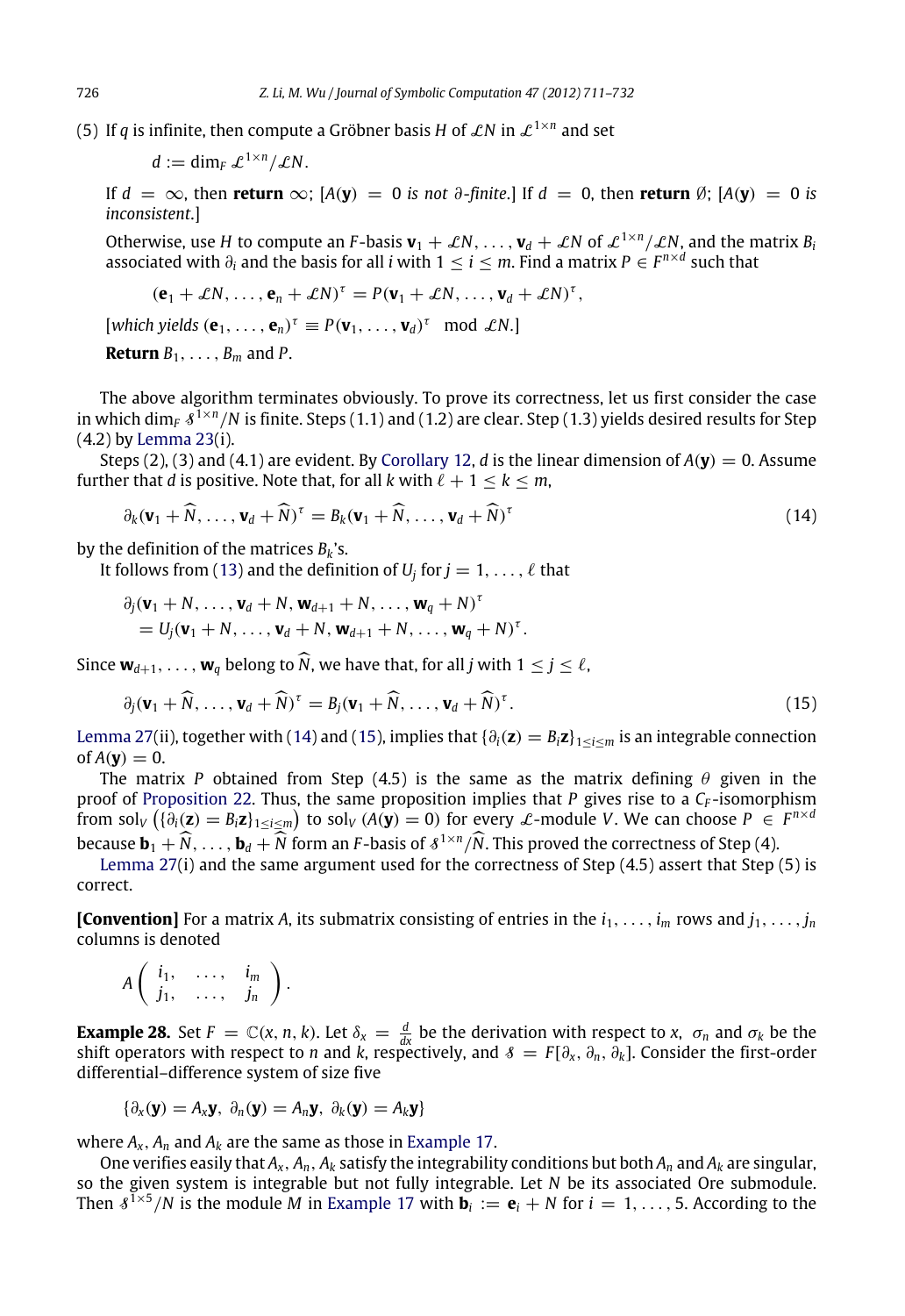computation in [Example](#page-7-2) [17,](#page-7-2) we have that

(i) 
$$
\widehat{N}/N = \widehat{0}_{s^{1}\times s/N} = F\mathbf{w}_1 \oplus F\mathbf{w}_2
$$
 with  $\mathbf{w}_1 = \mathbf{b}_1 + \frac{k^2n + n^2k - 1}{(k+1)k}\mathbf{b}_3 - \frac{n^2 + nk + 1}{(k+1)k}\mathbf{b}_4 + \frac{n}{k}\mathbf{b}_5$  and  $\mathbf{w}_2 = \mathbf{b}_2 + \frac{k^3n + k^2n + n^2k - 1}{(k+1)k}\mathbf{b}_3 - \frac{k^2n + nk + 1 + n^2}{(k+1)k}\mathbf{b}_4 + \frac{n+k}{k}\mathbf{b}_5$ ;  
\n(ii)  $\mathbf{e}_3 + \widehat{N}, \mathbf{e}_4 + \widehat{N}, \mathbf{e}_5 + \widehat{N}$  form an *F*-basis of  $s^{1\times 5}/\widehat{N}$  with the matrices

$$
B_n = \begin{pmatrix} \frac{n+n^2k+1}{(k+1)n} & -\frac{n^2-n-1}{(k+1)n} & 0\\ -\frac{k(n^2-n-1)}{(k+1)n} & \frac{nk+n^2+k}{(k+1)n} & 0\\ -\frac{n^2k}{k+1} & \frac{n^2}{k+1} & 1 \end{pmatrix}
$$

and

$$
B_k = \begin{pmatrix} \frac{n^2k - 1 + k^3n^2 + k^2n^2 + k^2}{k(k+1)} & -\frac{n^2 + 2 + 2k + k^2n^2 + n^2k}{k(k+1)} & \frac{n(k+1+k^2)}{k} \\ \frac{n^2k - 1 - 2k + k^3n^2 + k^2n^2}{k} & -\frac{n^2 + k + k^2n^2 + n^2k}{k} & \frac{(k+1)n(k+1+k^2)}{k} \\ \frac{n(-1+k^2-k)}{k+1} & -\frac{n(-1+k^2-k)}{k(k+1)} & k \end{pmatrix}
$$

associated with ∂*<sup>n</sup>* and ∂*k*, respectively.

Clearly, the transforming matrix from the *F*-basis { $\mathbf{b}_3$ ,  $\mathbf{b}_4$ ,  $\mathbf{b}_5$ ,  $\mathbf{w}_1$ ,  $\mathbf{w}_2$ } to the *F*-basis { $\mathbf{b}_1, \ldots, \mathbf{b}_5$ } of  $\frac{8^{1\times5}}{N}$  is

$$
Q = \left(\begin{array}{cc} \mathbf{0}_{3\times 2} & I_3 \\ I_2 & B \end{array}\right)
$$

where  $\mathbf{0}_{3\times2}$  denotes a (3  $\times$  2) zero matrix and *B* is a (2  $\times$  3) matrix of the form

$$
B = \begin{pmatrix} \frac{k^2n + n^2k - 1}{(k+1)k} & -\frac{n^2 + nk + 1}{(k+1)k} & \frac{n}{k} \\ \frac{k^3n + k^2n + n^2k - 1}{(k+1)k} & -\frac{k^2n + nk + 1 + n^2}{(k+1)k} & \frac{n+k}{k} \end{pmatrix}.
$$

Note that  $Q^{-1} = \begin{pmatrix} -B & I_2 \\ I_1 & 0 \end{pmatrix}$  $I_3$  **0**<sub>3×2</sub> ) and partition  $A_x$  as  $\begin{pmatrix} A_{x11} & A_{x12} \ A_{x21} & A_{x22} \end{pmatrix}$  in which

$$
A_{x11} = A_x \begin{pmatrix} 1 & 2 \\ 1 & 2 \end{pmatrix}, \qquad A_{x12} = A_x \begin{pmatrix} 1 & 2 \\ 3 & 4 & 5 \end{pmatrix},
$$
  

$$
A_{x21} = A_x \begin{pmatrix} 3 & 4 & 5 \\ 1 & 2 \end{pmatrix}, \qquad A_{x22} = A_x \begin{pmatrix} 3 & 4 & 5 \\ 3 & 4 & 5 \end{pmatrix}.
$$

It follows that

$$
U_x = \delta_x(Q)Q^{-1} + QA_xQ^{-1}
$$
  
=  $\begin{pmatrix} \mathbf{0}_{3\times 3} & \mathbf{0}_{3\times 2} \\ \delta_x(B) & \mathbf{0}_{2\times 2} \end{pmatrix} + \begin{pmatrix} A_{x21} & A_{x22} \\ A_{x11} + BA_{x21} & A_{x12} + BA_{x22} \end{pmatrix} \begin{pmatrix} -B & I_2 \\ I_3 & \mathbf{0}_{3\times 2} \end{pmatrix}.$ 

Taking the first 3 rows and the first 3 columns of *U<sup>x</sup>* yields the matrix

$$
B_x = -A_{x21}B + A_{x22} = \begin{pmatrix} \frac{n^2k + 1 + 2n^2kx + 2k}{2(k+1)x} & -\frac{n^2 + 1 + 2xn^2}{(2k+2)x} & \frac{n(1+2x)}{2x} \\ \frac{k(n^2k - 1 + 2n^2kx)}{(2k+2)x} & -\frac{n^2k - k - 2 + 2n^2kx}{(2k+2)x} & \frac{kn(1+2x)}{2x} \\ \frac{kn}{k+1} & -\frac{n}{k+1} & \frac{k+1}{x} \end{pmatrix}
$$

associated with  $\partial_x$  and the *F*-basis { $\mathbf{e}_3 + \widehat{N}$ ,  $\mathbf{e}_4 + \widehat{N}$ ,  $\mathbf{e}_5 + \widehat{N}$ } of  $\delta^{1 \times 5} / \widehat{N}$ . So

$$
\{\partial_x(\mathbf{z}) = B_x \mathbf{z}, \ \partial_n(\mathbf{z}) = B_n \mathbf{z}, \ \partial_k(\mathbf{z}) = B_k \mathbf{z}\}\
$$

is an integrable connection of the original system.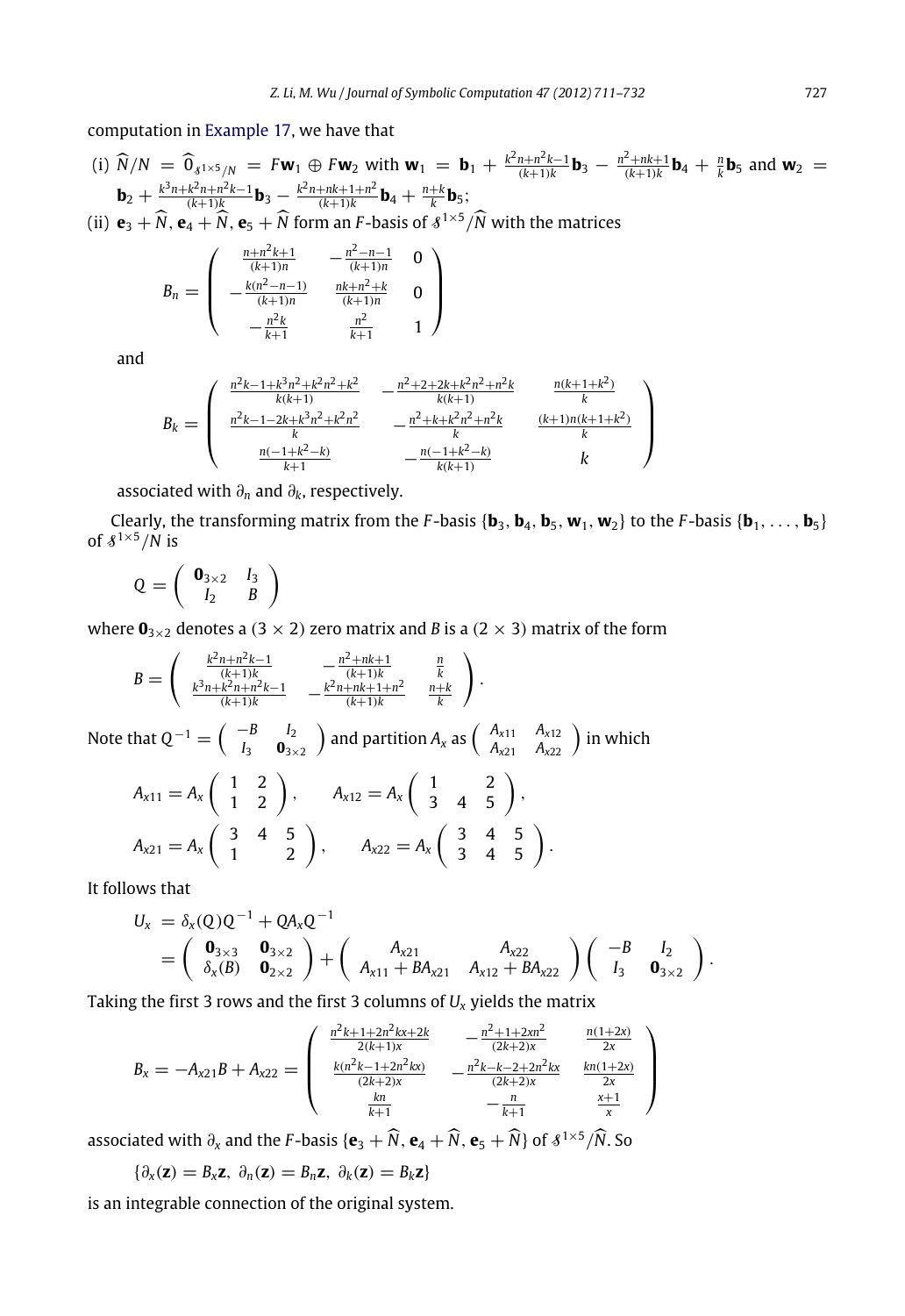In addition, the matrix defining a C-linear isomorphism from the solution space of the integrable connection to that of the given system, can be read off from the above *F* -linear expressions of **w**<sup>1</sup> and  $w_2$  as:

$$
P = \left(\begin{array}{cccc} -\frac{k^2n + n^2k - 1}{(k+1)k} & \frac{n^2 + nk + 1}{(k+1)k} & -\frac{n}{k} \\ -\frac{k^3n + k^2n + n^2k - 1}{(k+1)k} & \frac{k^2n + nk + 1 + n^2}{(k+1)k} & -\frac{n+k}{k} \\ 1 & 0 & 0 \\ 0 & 1 & 0 \\ 0 & 0 & 1 \end{array}\right).
$$

Clearly, the linear dimension of the given system is three.

**Example 29.** Let  $F = \mathbb{C}(n, k)$ , and  $\sigma_n$  and  $\sigma_k$  be two shift operators with respect to *n* and *k* respectively. Let S = *F* [∂*n*, ∂*k*] be the corresponding Ore algebra. We now compute linear dimension of the partial difference system  $A(y) = 0$  where

$$
A = \begin{pmatrix} \n\frac{\partial_n + \partial_k}{\partial n} & -1 & -1 + k\partial_n & -k \\
0 & \frac{k^2 - n^2 + 3k + 1 - 2n}{k^2 + k - 1 - 2n - n^2} & 0 & \frac{k^2 - 4n - 3 - n^2 + k}{k^2 + k - 1 - 2n - n^2} \\
\frac{\partial_n}{\partial n} & \frac{k - n}{k^2 + k - 1 - 2n - n^2} & 0 & \frac{k - n + 1}{n} \\
\frac{\partial_n + \partial_k}{\partial n} & \frac{k - n}{k^2 + k - 1 - 2n - n^2} & -1 & \frac{k - k + n + 1}{n^2 + k - 1 - 2n - n^2} \\
\frac{\partial_n}{\partial n} & -1 + \partial_k & 0 & -1 \\
-\frac{k^2 + 3k + 2 - n^2}{n^2 + k^2 + k} & 0 & \frac{2n}{n^2 + k - 1 - 2n - n^2} & 0 & \frac{k - n - 2}{n^2 + k^2 + k - 1 - 2n - n^2}\n\end{pmatrix}
$$

is an 8 × 4 matrix over S. Let *N* be the associated Ore submodule. Computing a Gröbner basis of *N* yields that

**b**<sub>1</sub> := **e**<sub>1</sub> + *N*, **b**<sub>2</sub> := **e**<sub>2</sub> + *N*, **b**<sub>3</sub> := **e**<sub>3</sub> + *N*, **b**<sub>4</sub> := **e**<sub>4</sub> + *N* 

form an *F*-basis of  $\sqrt{s^{1\times 4}}/N$  with the associated matrices

$$
A_n = \begin{pmatrix} 0 & 1 & 0 & 0 \\ 0 & \frac{-k-n-2}{k^2+k-1-2n-n^2} & 0 & \frac{-k^2+3n+2+n^2}{k^2+k-1-2n-n^2} \\ 0 & 0 & 0 & 1 \\ 0 & \frac{-k^2+n^2-2k+1+3n}{k^2+k-1-2n-n^2} & 0 & \frac{-k+n+1}{k^2+k-1-2n-n^2} \end{pmatrix}
$$

and

$$
A_k = \left(\begin{array}{cccc} 0 & 0 & 1 & 0 \\ 0 & 0 & 0 & 1 \\ \frac{k^2 + 3k + 2 - n^2}{-n^2 + k^2 + k} & 0 & \frac{-2n}{-n^2 + k^2 + k} & 0 \\ 0 & \frac{k^2 - n^2 + 3k + 1 - 2n}{k^2 + k - 1 - 2n - n^2} & 0 & \frac{-2n - 2}{k^2 + k - 1 - 2n - n^2} \end{array}\right)
$$

Applying Bronstein's algorithm to the  $\delta$ -module

$$
\textcolor{blue}{\mathcal{S}^{1\times4}/N} = F\textbf{b}_1 \oplus F\textbf{b}_2 \oplus F\textbf{b}_3 \oplus F\textbf{b}_4,
$$

we find that

(i) 
$$
\widehat{N}/N = Fw_1 \oplus Fw_2
$$
 where  $w_1 = b_1 + \frac{k-n}{2k-n+1+k^2-n^2}b_3 + \frac{k^2-n^2+k}{2k-n+1+k^2-n^2}b_4$  and  $w_2 = b_2 + \frac{k^2+k-1-2n-n^2}{2k-n+1+k^2-n^2}b_3 - \frac{k+n+1}{2k-n+1+k^2-n^2}b_4$ ;

.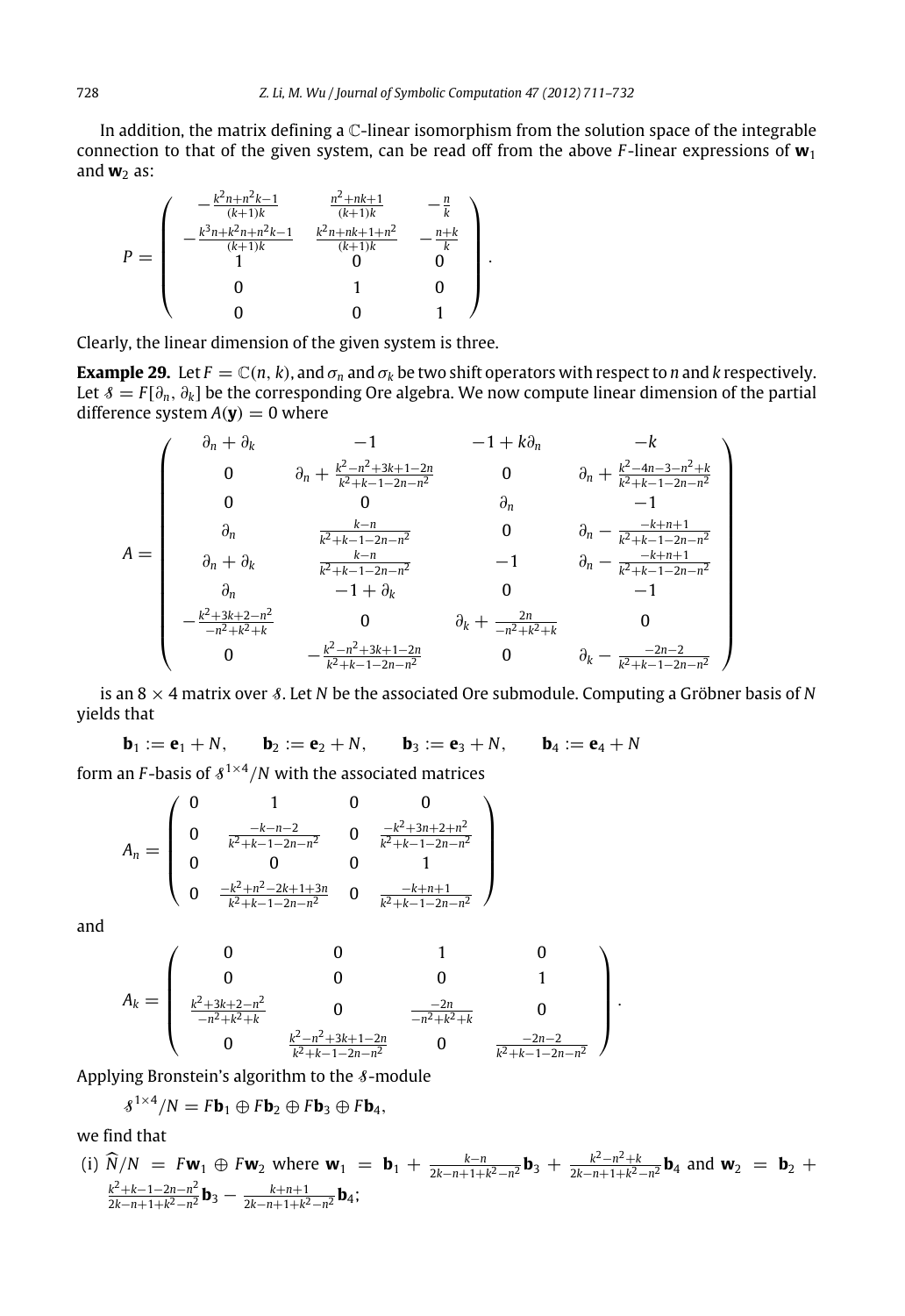(ii)  $\{\mathbf{e}_3 + \widehat{N}, \mathbf{e}_4 + \widehat{N}\}\$ is an *F*-basis of  $S^{1 \times 4}/\widehat{N}$  with the associated matrices

$$
B_n = \begin{pmatrix} 0 & 1 \\ \frac{k^2 - n^2 + 2k - 1 - 3n}{2k - n + 1 + k^2 - n^2} & -\frac{2k + 2}{2k - n + 1 + k^2 - n^2} \end{pmatrix}
$$

and

$$
B_k = \left( \begin{array}{cc} -\frac{k+n+2}{2k-n+1+k^2-n^2} & -\frac{k^2+3k+2-n^2}{2k-n+1+k^2-n^2} \\ -\frac{k^2-n^2+3k+1-2n}{2k-n+1+k^2-n^2} & \frac{k+1-n}{2k-n+1+k^2-n^2} \end{array} \right).
$$

Therefore, an integrable connection of the given system is  $\{\partial_n(z) = B_n z, \partial_k(z) = B_k z\}$ . The matrix defining a C-linear isomorphism from the solution space of the integrable connection to that of the given system is

$$
P = \left(\begin{array}{ccc} \frac{n-k}{2k-n+1+k^2-n^2} & \frac{n^2-k^2-k}{2k-n+1+k^2-n^2} \\ \frac{n^2+2n+1-k^2-k}{2k-n+1+k^2-n^2} & \frac{k+n+1}{2k-n+1+k^2-n^2} \\ 1 & 0 & 1 \end{array}\right).
$$

So the given system has linear dimension two.

To illustrate Step 5 in Algorithm IntegrableConnection, we recall the method in [Wu](#page-21-3) [\(2005,](#page-21-3) §2.4.4) for computing Gröbner bases in finitely-generated free modules over  $L$ . Another method is given in [Zhou and Winkler](#page-21-7) [\(2008\)](#page-21-7).

Recall that  $\delta = F[\partial_1,\ldots,\partial_\ell,\partial_{\ell+1},\ldots,\partial_m]$ . To construct an extended Ore algebra of  $\delta$ , note that  $\sigma_i$ is an automorphism for all *i* with  $\ell + 1 \leq i \leq m$  so is  $\sigma_i^{-1}$ . Let  $\theta_{\ell+1}, \ldots, \theta_m$  be indeterminates independent of  $\partial_{\ell+1}, \ldots, \partial_m$ . Then  $\bar{\delta} = \delta[\theta_{\ell+1}; \sigma_{\ell+1}^{-1}, \mathbf{0}] \cdots [\theta_m; \sigma_m^{-1}, \mathbf{0}]$  is also an Ore algebra over *F*. Recall that, for  $k = 1, \ldots, n$ ,  $e_k = (0, \ldots, 0, 1, 0, \ldots, 0)$  with 1 appearing in the *k*th position. Consider the 8-module homomorphism  $\Phi : \bar{\delta}^{1 \times n} \to \mathcal{L}^{1 \times n}$  given by  $\theta_j^{d_j} \partial_i^{d_i} \mathbf{e}_k \mapsto \partial_j^{-d_j} \partial_i^{d_i} \mathbf{e}_k$  for  $1 \leq$  $i \leq m, \ell + 1 \leq j \leq m$  and  $1 \leq k \leq n$ . It follows that ker( $\Phi$ ) equals the (left and right)  $\bar{\delta}$ -module generated by  $\theta_j \partial_j \mathbf{e}_k - \mathbf{e}_k$  for  $j = \ell + 1, \ldots, m$  and  $k = 1, \ldots, n$ .

Let *P* be a subset of L consisting of power products of the form  $\partial_1^{k_1}\cdots\partial_\ell^{k_\ell}\partial_{\ell+1}^{k_{\ell+1}}\cdots\partial_m^{k_m}$  for all  $k_1, \ldots, k_\ell \in \mathbb{N}$  and  $k_{\ell+1}, \ldots, k_m \in \mathbb{Z}$ , and let  $\bar{P}$  denote a subset of  $\bar{s}$  consisting of power products of the form  $\partial_1^{k_1}\cdots\partial_\ell^{k_\ell}\partial_{\ell+1}^{k_{\ell+1}}\cdots\partial_m^{k_m}$  for all  $k_1,\ldots,k_m\in\mathbb{N}$ . We define

**Definition 30.** Let  $p, q \in P$ . We say that *p* divides *q* in the sense of Laurent if the following conditions are both satisfied:

(i)  $\deg_{\partial_i} p \leq \deg_{\partial_i} q$  for all *i* with  $1 \leq i \leq \ell$ ;

(ii) either  $0\le \deg_{\partial_j} p\le \deg_{\partial_j} q$  or  $\deg_{\partial_j} q\le \deg_{\partial_j} p\le 0$  for all  $j$  with  $\ell+1\le j\le m.$ 

Remark that, unlike in the usual sense,  $\partial_j^{-s}$  does not divide  $\partial_j^t$  in the sense of Laurent for any  $s,t\in\mathbb{Z}^+$ and *j* with  $\ell + 1 \le j \le m$ .

A *monomial* of  $\mathcal{L}^{1\times n}$  is an element of the form  $p\mathbf{e}_i$  where  $p\in P$  and  $i\in\{1,\ldots,n\}$ . Set  $P_\mathcal{L}$  to be the set of all monomials in  $\mathcal{L}^{1\times n}$ . For two monomials  $p\,\mathbf{e}_i$  and  $q\,\mathbf{e}_j$  in  $\bar{\delta}^{1\times n}$  with  $p,q\in\bar{P}$ , we say that  $p\,\mathbf{e}_i$  $divides~q$   ${\bf e}_j$  if  $i$  equals  $j$  and  $p$  divides  $q$  in  $\bar{P}.$  Denote by  $P_{\bar{s}}$  the set of all monomials in  $\bar{s}^{1\times n}$  that are not divisible by any  $\partial_j \theta_j \mathbf{e}_k$  for all *j* with  $\ell+1 \leq j \leq m$  and  $k$  with  $1 \leq k \leq n$ . Then the map  $\rho : P_{\bar{s}} \to P_{\ell}$ given by  $\partial_i \mathbf{e}_k \mapsto \partial_i \mathbf{e}_k$  and  $\partial_j \mathbf{e}_k \mapsto \partial_j^{-1} \mathbf{e}_k$ , for  $1 \leq i \leq m, \ell + 1 \leq j \leq m$  and  $1 \leq k \leq n$ , is a restriction of  $\Phi$  and gives a well-defined correspondence between monomials of  $\bar{\delta}^{1 \times n}$  and those of  $\mathcal{L}^{1 \times n}$ . Clearly,  $\rho$  is bijective.

Let  $\prec$  be a monomial order in  $\bar{\delta}^{1\times n}$ . For two monomials  $p$   ${\bf e}_i$  ,  $q$   ${\bf e}_j\in P$  with  $p,q$   $\in$   $P$  , we define  $p$   ${\bf e}_i\prec$  $q e_j$  if  $\rho^{-1}(p e_i) \prec \rho^{-1}(q e_j)$  in  $P_{\bar{\delta}}$ . Such an ordering is called an *induced* order on  $P_{\ell}$  with respect to  $\prec$ . Leading monomials (coefficients) and a division algorithm can be defined for elements of  $\mathcal{L}^{1\times n}$ likewise. Then the following definition is quite natural.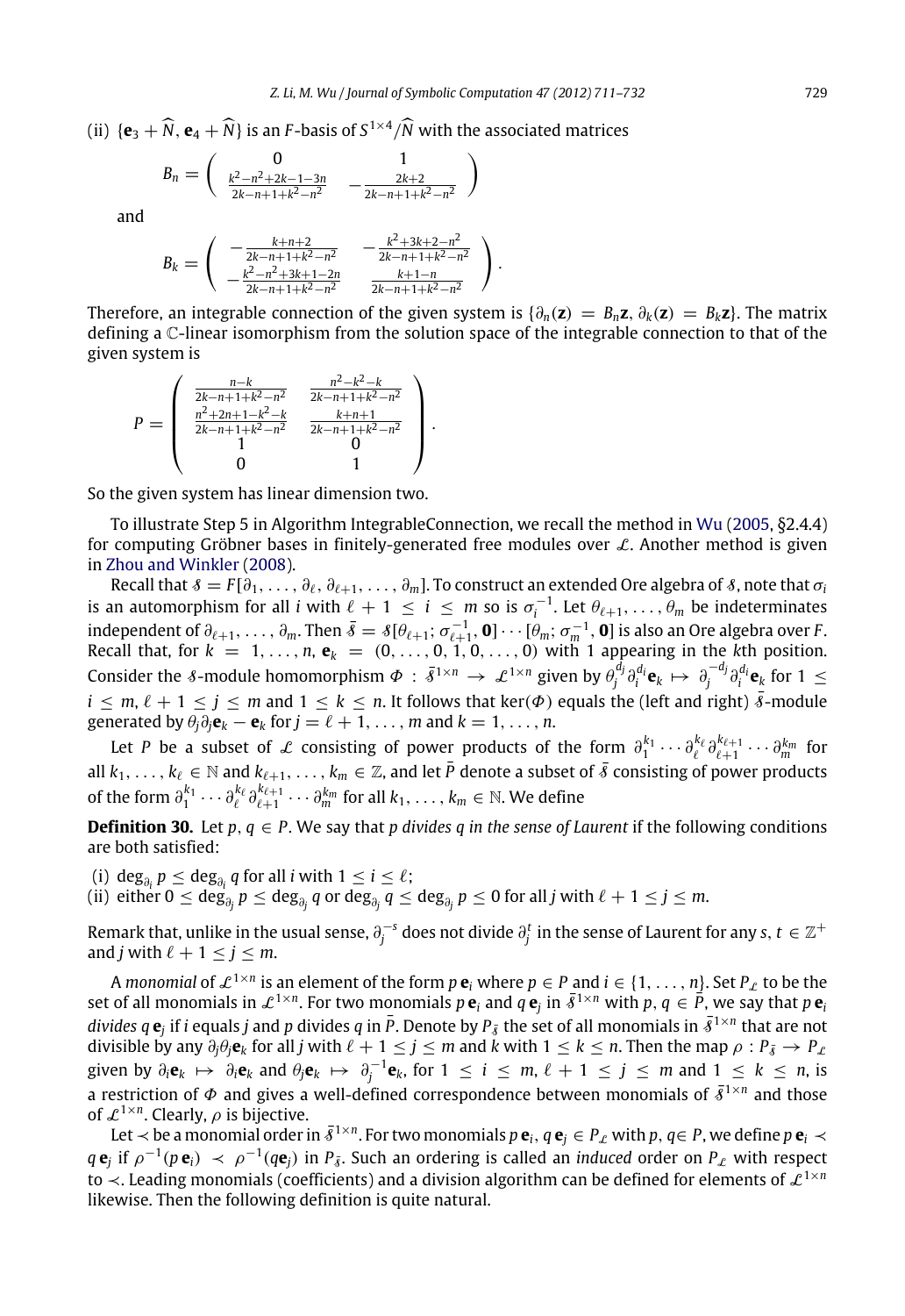**Definition 31.** Let M be a submodule in  $\mathcal{L}^{1\times n}$ . Given a monomial order  $\prec$  in  $\bar{\delta}^{1\times n}$ , a finite subset G  $\subset$ *M* is called a *Gröbner basis* with respect to an induced order on  $P_{\ell}$ , if the leading monomial of every element of *M* is divisible in the sense of Laurent by the leading monomial of some element of *G*.

<span id="page-19-2"></span>The next proposition yields an algorithm for computing Gröbner bases in  $\mathcal{L}^{1\times n}.$ 

**Proposition 32.** Let M be a submodule of  $\mathcal{L}^{1 \times n}$  and  $\Phi$  be defined as above. If G is a Gröbner basis *of*  $\tilde{\Phi}^{-1}(M)$  *with respect to a monomial order in*  $\bar{\delta}^{1 \times n}$ *, then*  $\Phi(G)$  *is a Gröbner basis of M with respect to the induced order on P<sub>c</sub>.* 

<span id="page-19-0"></span>**Example 33.** Let  $F = \mathbb{C}(n_1, n_2)$ . For  $i = 1, 2$ , let  $\sigma_i$  be the shift operator with respect to  $n_i$ respectively,  $\delta = F[\partial_1, \partial_2]$  and  $\bar{\delta} = F[\partial_1, \partial_2, \theta_1, \theta_2]$ . We now compute linear dimension of the ideal *I* generated by two partial difference operators

$$
L_1 = \partial_1 \partial_2 (\partial_1 + 1) \quad \text{and} \quad L_2 = \partial_1 \partial_2 (\partial_2 + 1)
$$

in 8. An easy Gröbner basis computation shows that  $8/I$  is infinite dimensional over *F*. Now view  $L_1, L_2$ as elements of  $\bar{\delta}$  and compute a Gröbner basis of the ideal  $\bar{I}$  generated by

$$
L_1,\ L_2,\ \partial_1\theta_1-1,\ \partial_2\theta_2-1,
$$

in  $\bar{s}$  with respect to an elimination order on  $\bar{s}$  in which any monomia<u>l</u> in  $\theta_i$ 's is greater than those in ∂<sub>j</sub>'s. We get that { $\partial_1 + 1$ ,  $\partial_2 + 1$ ,  $\theta_1 + 1$ ,  $\theta_2 + 1$ } is a Gröbner basis of  $\bar{l}$ . By [Proposition](#page-19-2) [32,](#page-19-2) { $\partial_1 + 1$ ,  $\partial_2 + 1, \partial_1^{-1} + 1, \partial_2^{-1} + 1$  is a Gröbner basis of the ideal LI of L. So the linear dimension of I is one.

### <span id="page-19-1"></span>**6. Summary**

In this paper, we studied how to construct a linear basis of an Ore localization of a finitedimensional module *M*, and proved that  $\hat{N} = N + 0_M$  for all submodules *N* of *M*. Using moduletheoretic language, we described Bronstein's algorithm for determining  $0_M$  and  $M/O_M$ . An equivalence relation among linear differential (difference) equations was extended to linear functional systems. An algorithm was presented for transforming a  $\partial$ -finite system  $\Sigma$  to its integrable connection, which is fully integrable and equivalent to  $\Sigma$ .

### **Appendix. A detailed description of Algorithm LinearBasis**

Let *R* be a noncommutative domain containing a field  $F$ ,  $T$  a left Ore set of  $R$ , and  $R_0$  the  $F$ -linear subspace spanned by *T*. Assume that *T* is also a left Ore set of  $R_0$ , and is generated by  $t_1, \ldots, t_p$ . Let *M* be an *R*-module with an *F*-basis  $\mathbf{b}_1,\ldots,\mathbf{b}_n$ , and denote by  $A_i$  the matrix associated with  $t_i$  for all *i* with  $1 \leq i \leq p$ .

Let *V* be the subspace generated by a given finite set of nonzero elements of *M*. From the generators, one can obtain an *F* -basis of *V* using Gaussian elimination. Without loss of generality, we assume that an *F*-basis  $\mathbf{b}'_1, \ldots, \mathbf{b}'_m$  of *V*, with  $0 < m < n$ , is given by

$$
\left(\mathbf{b}'_1,\ldots,\mathbf{b}'_m\right)^{\tau} = \left(I_m,\,B\right)\left(\mathbf{b}_1,\ldots,\mathbf{b}_n\right)^{\tau},\tag{16}
$$

<span id="page-19-4"></span>.

where  $I_m$  is the identity matrix of size *m* and *B* is an  $m \times (n - m)$  matrix over *F*. Then  $\mathbf{b}'_1, \ldots, \mathbf{b}'_m, \mathbf{b}_{m+1}, \ldots, \mathbf{b}_n$  form a new *F*-basis of *M* with

$$
\left(\mathbf{b}'_1,\ldots,\mathbf{b}'_m,\mathbf{b}_{m+1},\ldots,\mathbf{b}_n\right)^{\tau}=\left(\begin{array}{cc}I_m&B\\0&I_{n-m}\end{array}\right)(\mathbf{b}_1,\ldots,\mathbf{b}_m,\mathbf{b}_{m+1},\ldots,\mathbf{b}_n)^{\tau}
$$

Since  $t_i(\mathbf{b}_1,\ldots,\mathbf{b}_n)^\tau = A_i(\mathbf{b}_1,\ldots,\mathbf{b}_n)^\tau$  for  $i=1,\ldots,p$ , the matrix associated with  $t_i$  and  $\mathbf{b}'_1,\ldots,\mathbf{b}'_m$ ,  $\mathbf{b}_{m+1}, \ldots, \mathbf{b}_n$  is

<span id="page-19-3"></span>
$$
C_i = \begin{pmatrix} I_m & \sigma_i(B) \\ 0 & I_{n-m} \end{pmatrix} A_i \begin{pmatrix} I_m & -B \\ 0 & I_{n-m} \end{pmatrix} \text{ for } i = 1, \ldots, p,
$$
 (17)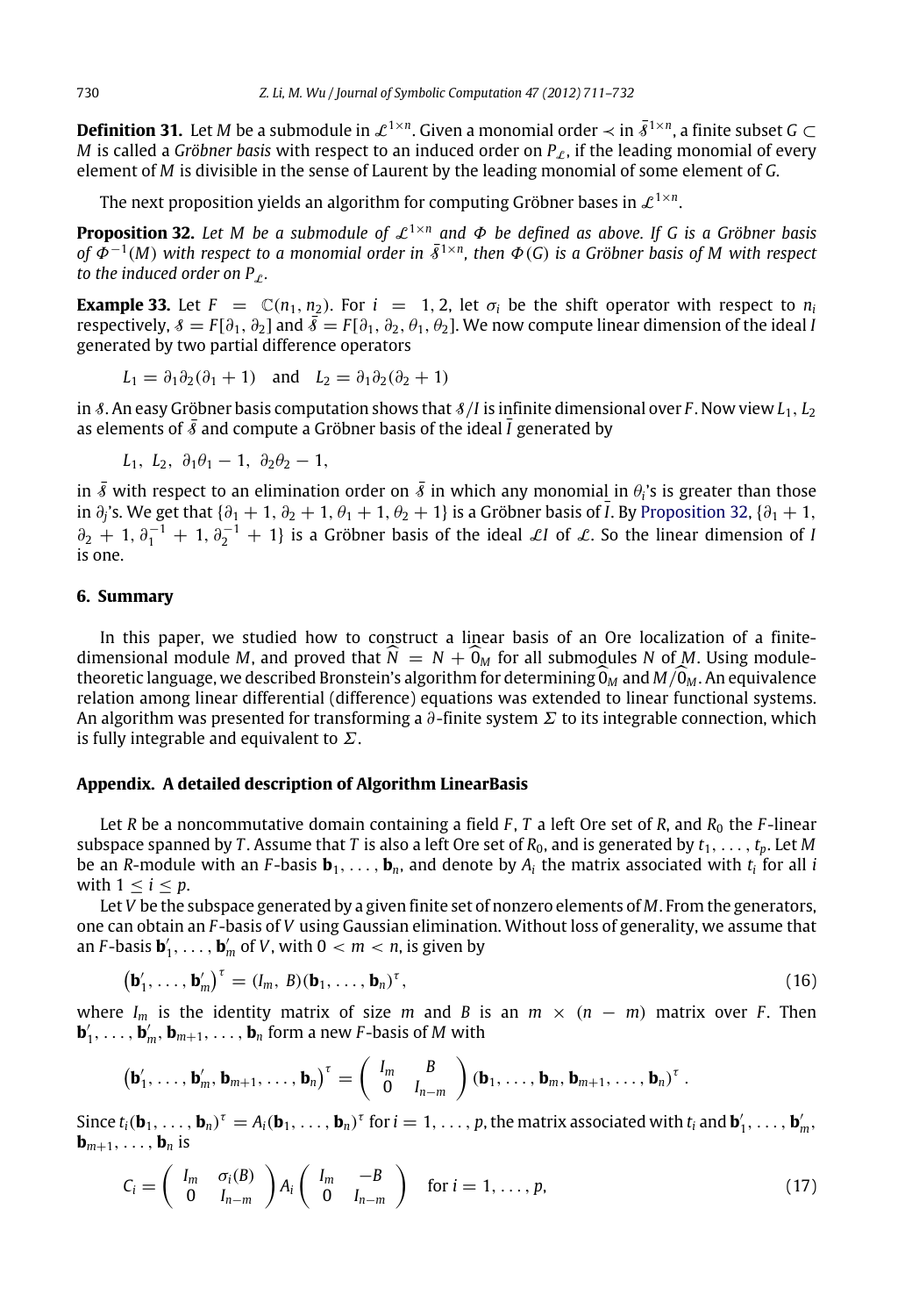where  $\sigma_i(B)$  means applying the action of  $\sigma_i$  on each entry of *B*. Partition the matrices

$$
A_i = \begin{pmatrix} A_i^{(11)} & A_i^{(12)} \\ A_i^{(21)} & A_i^{(22)} \end{pmatrix} \text{ and } C_i = \begin{pmatrix} C_i^{(11)} & C_i^{(12)} \\ C_i^{(21)} & C_i^{(22)} \end{pmatrix},
$$
  
(11) (11)

where  $A_i^{(11)}, C_i^{(11)} \in F^{m \times m}, A_i^{(12)}, C_i^{(12)} \in F^{m \times (n-m)}, A_i^{(21)}, C_i^{(21)} \in F^{(n-m) \times m}$ , and  $A_i^{(22)}, C_i^{(22)} \in F^{(n-m)}$  $F^{(n-m)\times(n-m)}$  for  $i=1,\ldots,p$ . Then

<span id="page-20-0"></span>
$$
C_i^{(12)} = A_i^{(12)} - A_i^{(11)}B + \sigma_i(B)\left(A_i^{(22)} - A_i^{(21)}B\right)
$$

and  $C_i^{(22)} = A_i^{(22)} - A_i^{(21)}B$  for  $i = 1, ..., p$ . From [\(17\)](#page-19-3), *V* is an *R*<sub>0</sub>-module if and only if  $C_i^{(12)} = 0$ for all *i* with  $1 \le i \le p$ , when this is the case,  $C_i^{(22)}$  is the matrix associated with  $t_i$  and the *F*-basis or all *i* with  $1 \le i \le p$ .  **for the** *R***<sub>0</sub>-module** *M***/***V***.** 

The next proposition is a summary for the above discussion.

**Proposition 34.** Let M be a finite-dimensional module over R. Assume that  $\mathbf{b}_1, \ldots, \mathbf{b}_n$  form an F-basis of  $M$ , and  $A_1, \ldots, A_p$  are the associated matrices. Let  $V$  be the F-subspace generated by an F-basis  $\mathbf{b}'_1, \ldots \mathbf{b}'_m$ *given in [\(16\)](#page-19-4) where* 0 < *m* < *n. Then*

- (i) the elements  $\mathbf{b}'_1,\ldots,\mathbf{b}'_m$ ,  $\mathbf{b}_{m+1},\ldots,\mathbf{b}_n$  form an F-basis of M with associated matrices  $C_1,\ldots,C_p$ *given in [\(17\)](#page-19-3);*
- (ii) the F-subspace V is an R<sub>0</sub>-submodule if and only if  $C_i^{(12)}$  is equal to zero for all i with  $1 \leq i \leq p$ , *When this is the case, the R*<sub>0</sub>-module *M*/*V* has an *F*-basis  $\mathbf{b}_{m+1} + V, \ldots, \mathbf{b}_n + V$  with associated matrices  $C_1^{(22)},\,\ldots,\,C_p^{(22)};$
- (iii) *for i* = 1, . . . , *p, every nonzero entry in the column vector*  $C_i^{(12)}(\mathbf{b}_{m+1}, \ldots, \mathbf{b}_n)^\tau$  belongs to  $R_0 V \setminus V$ .

**Proof.** The first two assertions hold due to the above discussion. From

$$
\partial_i \left( \mathbf{b}'_1, \ldots, \mathbf{b}'_m \right)^{\tau} = C_i^{(11)} \left( \mathbf{b}'_1, \ldots, \mathbf{b}'_m \right)^{\tau} + C_i^{(12)} (\mathbf{b}_{m+1}, \ldots, \mathbf{b}_n)^{\tau},
$$

it follows that  $C_i^{(12)}(\mathbf{b}_{m+1},\ldots,\mathbf{b}_n)^{\tau} \equiv 0 \mod R_0V$ , which, together with the decomposition  $M =$ *V* ⊕ ( $F$ **b**<sub>*m*+1</sub>) ⊕ · · · ⊕ ( $F$ **b**<sub>*n*</sub>), implies the last assertion.  $\Box$ 

[Proposition](#page-20-0) [34](#page-20-0) leads to the following algorithm for constructing an  $F$ -basis of a given  $R_0$ -submodule of *M*.

**Algorithm LinearBasis.** Given an *F*-basis  $\mathbf{b}_1, \ldots, \mathbf{b}_n$  of an *R*-module *M*, the associated matrices  $A_1, \ldots,$ *Ap*, and a finite set *U* of nonzero elements of *M*, compute

- (a) an  $F$ -basis of the  $R_0$ -module  $R_0U$ ;
- (b) an *F*-basis of the  $R_0$ -module  $M/(R_0U)$ ;
- (c) the associated matrices with the latter basis.
- $(1)$  [*Initialize*] Set  $U_0 := U$ .
- (2) [*Compute an F-basis* of  $FU_0$ ] Construct a subsequence:  $i_1, i_2, \ldots, i_m$  of  $1, 2, \ldots, n$  such that  $\dot{\bm{b}}'_{i_1}, \ldots, \bm{b}'_{i_m}$  form an *F*-basis of *FU*<sub>0</sub>, and an  $m \times (n-m)$  matrix *B* over *F* such that

$$
\left(\mathbf{b}'_{i_1},\ldots,\mathbf{b}'_{i_m}\right)^{\tau} = (I_m,\,B)\left(\mathbf{b}_{i_1},\ldots,\mathbf{b}_{i_m},\mathbf{b}_{i_{m+1}},\ldots,\mathbf{b}_{i_n}\right)^{\tau}.
$$

[Note that  $i_{m+1}, \ldots, i_n$  is the complementary subsequence of  $i_1, \ldots, i_m$ .]

Set  $U_0 := \left\{\mathbf{b}'_{i_1}, \ldots, \mathbf{b}'_{i_m}\right\}$ . If  $m = n$ , then **return** 

- (a)  $[an F-basis of R<sub>0</sub>U]$  **b**<sub>1</sub>, . . . , **b**<sub>*n*</sub>;
- (b)  $[an F-basis of M/(R_0U)] \emptyset;$
- (c) [*associated matrices with the latter basis*] ∅.